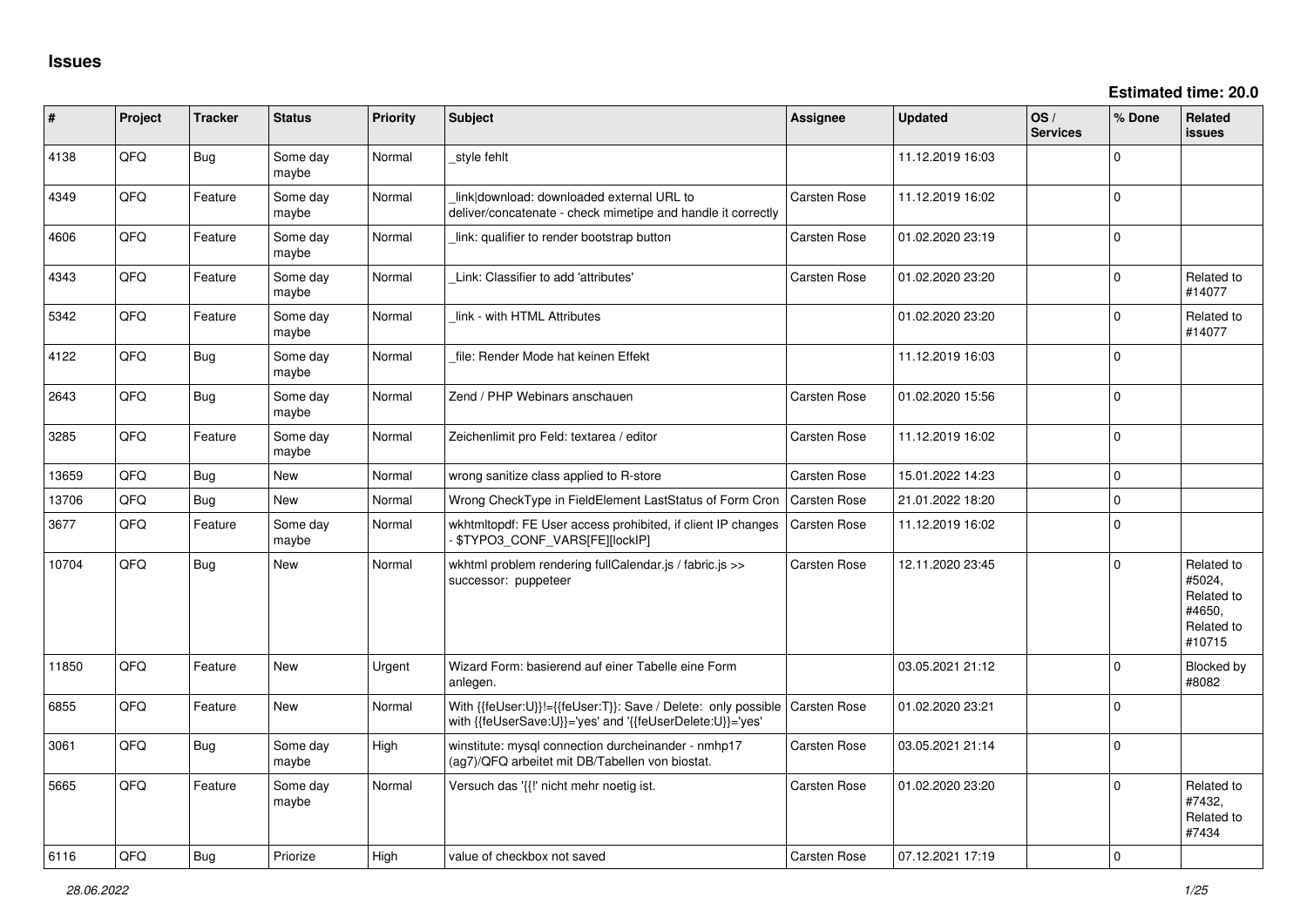| #     | Project | <b>Tracker</b> | <b>Status</b>     | <b>Priority</b> | <b>Subject</b>                                                                       | <b>Assignee</b>     | <b>Updated</b>   | OS/<br><b>Services</b> | % Done      | Related<br>issues                           |
|-------|---------|----------------|-------------------|-----------------|--------------------------------------------------------------------------------------|---------------------|------------------|------------------------|-------------|---------------------------------------------|
| 4652  | QFQ     | Feature        | Some day<br>maybe | Normal          | UZH CD: Weiterleitung auf benutzerdefinierte 403/404 Seite                           | <b>Carsten Rose</b> | 01.02.2020 23:20 |                        | $\Omega$    |                                             |
| 13354 | QFQ     | Feature        | <b>New</b>        | Normal          | Using Websocket in QFQ                                                               | <b>Carsten Rose</b> | 10.11.2021 15:47 |                        | $\Omega$    |                                             |
| 5991  | QFQ     | <b>Bug</b>     | Some day<br>maybe | Normal          | URLs with ' ' or long parameter are problematic                                      | Carsten Rose        | 01.02.2020 23:19 |                        | $\Omega$    |                                             |
| 3332  | QFQ     | Feature        | Some day<br>maybe | Normal          | Uploads: Thumbnails, Details zum hochgeladenen File                                  | Carsten Rose        | 11.12.2019 16:02 |                        | $\mathbf 0$ | Related to<br>#3264,<br>Related to<br>#5333 |
| 7119  | QFQ     | Feature        | <b>New</b>        | Normal          | Upload: scaleDownWidth, scaleDownHeight                                              | <b>Carsten Rose</b> | 01.02.2020 23:21 |                        | 0           |                                             |
| 7175  | QFQ     | Feature        | <b>New</b>        | Normal          | Upload: md5 hash as filename                                                         | Carsten Rose        | 01.02.2020 23:21 |                        | $\mathbf 0$ |                                             |
| 5706  | QFQ     | Bug            | Some day<br>maybe | Normal          | upload: fileDestination needs to be sanatized                                        | Carsten Rose        | 01.02.2020 23:19 |                        | $\Omega$    |                                             |
| 7850  | QFQ     | Feature        | <b>New</b>        | High            | Upload records: non 'pathFileName' column                                            | <b>Carsten Rose</b> | 03.05.2021 21:14 |                        | 0           |                                             |
| 6704  | QFQ     | Feature        | Some day<br>maybe | Normal          | Upload Mode: Bilder in Notizen rechts sollen aktuellen<br>Upload repräsentieren.     |                     | 01.02.2020 23:19 |                        | 0           | Related to<br>#3264                         |
| 5305  | QFQ     | Bug            | New               | Normal          | Upload FormElement: nicht disabled by readonly Form                                  | <b>Carsten Rose</b> | 16.06.2021 13:43 |                        | $\Omega$    | Related to<br>#9347,<br>Related to<br>#9834 |
| 9947  | QFQ     | Bug            | Priorize          | Normal          | Unwanted error message if missing 'typeAheadSqlPrefetch'                             | <b>Carsten Rose</b> | 01.02.2020 10:13 |                        | $\mathbf 0$ |                                             |
| 4197  | QFQ     | Feature        | Some day<br>maybe | Normal          | Unit Test fuer JSON Stream von QuickFormQuery.php ><br>doForm()                      | Carsten Rose        | 11.12.2019 16:03 |                        | $\Omega$    |                                             |
| 13943 | QFQ     | Bug            | Priorize          | Normal          | unable to find formgroup                                                             | Enis Nuredini       | 28.05.2022 11:03 |                        | 0           |                                             |
| 10661 | QFQ     | Bug            | In Progress       | Normal          | Typo3 Warnungen                                                                      | <b>Carsten Rose</b> | 07.09.2021 13:23 |                        | $\Omega$    | Related to<br>#12440                        |
| 11320 | QFQ     | Feature        | Priorize          | Normal          | Typo3 Version 10 support                                                             | Carsten Rose        | 05.05.2021 22:09 |                        | $\Omega$    |                                             |
| 7219  | QFQ     | Bug            | <b>New</b>        | Normal          | typeSheadSql / typeAheadSqlPrefetch: change to curly<br>braces                       | Carsten Rose        | 01.02.2020 23:21 |                        | $\Omega$    |                                             |
| 10588 | QFQ     | Bug            | <b>New</b>        | Normal          | typeahed Tag: Doku anpassen                                                          | <b>Carsten Rose</b> | 12.11.2020 23:45 |                        | $\mathbf 0$ |                                             |
| 9077  | QFQ     | Bug            | New               | Normal          | typeAheadSql: report broken SQL                                                      | <b>Carsten Rose</b> | 01.02.2020 23:22 |                        | $\mathbf 0$ |                                             |
| 9221  | QFQ     | Feature        | New               | Normal          | typeAhead: Zeichenlimite ausschalten                                                 | Carsten Rose        | 08.05.2021 17:06 |                        | $\Omega$    |                                             |
| 10116 | QFQ     | Feature        | Some day<br>maybe | Normal          | TypeAhead: Tag - show inside 'input' element                                         | Carsten Rose        | 16.09.2021 15:09 |                        | $\mathbf 0$ |                                             |
| 4018  | QFQ     | Feature        | Some day<br>maybe | Normal          | typeahead: solve problem with potential long query<br>parameter                      | Carsten Rose        | 11.12.2019 16:03 |                        | 0           |                                             |
| 4457  | QFQ     | Bug            | Priorize          | Normal          | typeahead: pressing return to select an item, saves the form<br>and closes the form. | Benjamin Baer       | 03.01.2022 08:01 |                        | 0           | Related to<br>#4398                         |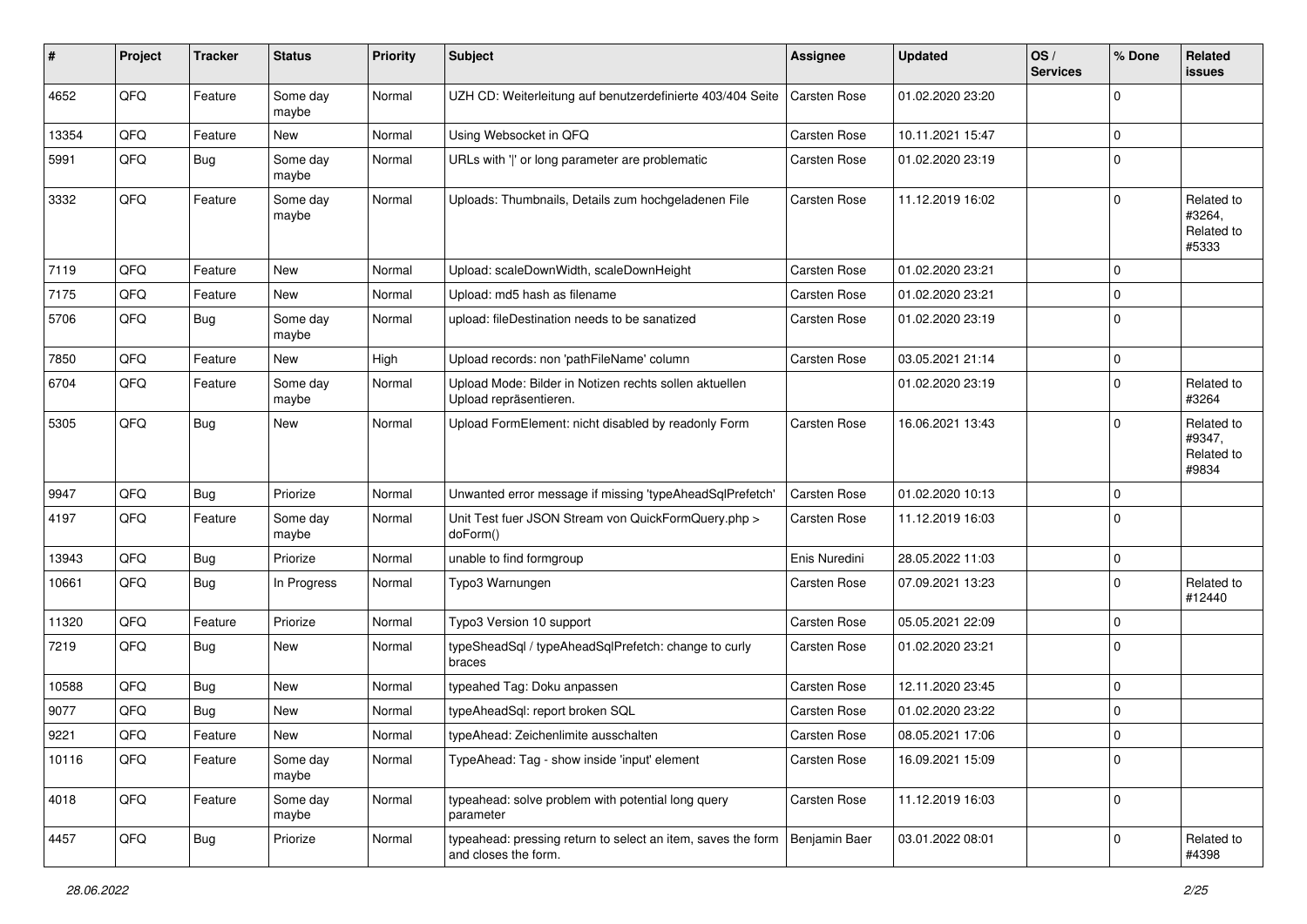| #     | Project | <b>Tracker</b> | <b>Status</b>     | <b>Priority</b> | <b>Subject</b>                                                                                                                                           | Assignee            | <b>Updated</b>   | OS/<br><b>Services</b> | % Done      | Related<br><b>issues</b>                    |
|-------|---------|----------------|-------------------|-----------------|----------------------------------------------------------------------------------------------------------------------------------------------------------|---------------------|------------------|------------------------|-------------|---------------------------------------------|
| 4398  | QFQ     | <b>Bug</b>     | Some day<br>maybe | Normal          | Typeahead: mouse click in a prefilled input opens a single<br>item dropdown with the current value - click on it seems to<br>set the value, not the key. | Benjamin Baer       | 01.02.2020 23:20 |                        | $\Omega$    | Related to<br>#4457                         |
| 10640 | QFQ     | <b>Bug</b>     | <b>New</b>        | High            | TypeAhead Tag: FE editierbar trotz readOnly                                                                                                              | Carsten Rose        | 03.05.2021 21:12 |                        | $\mathbf 0$ |                                             |
| 5805  | QFQ     | Feature        | Some day<br>maybe | Normal          | TypeAHead SQL value instead of key stored                                                                                                                |                     | 01.02.2020 23:19 |                        | $\mathbf 0$ | Related to<br>#5444                         |
| 3895  | QFQ     | <b>Bug</b>     | Some day<br>maybe | Normal          | typeahead pedantic: on lehrkredit Idap webpass - if only one<br>person is in dropdown, such person can't be selected                                     | <b>Carsten Rose</b> | 11.12.2019 16:03 |                        | $\Omega$    |                                             |
| 5894  | QFQ     | Feature        | Feedback          | Normal          | Typeahead in Report: show/hide rows dynamically                                                                                                          | <b>Carsten Rose</b> | 18.02.2022 08:50 |                        | $\Omega$    | Related to<br>#5893,<br>Related to<br>#5885 |
| 5895  | QFQ     | Feature        | Some day<br>maybe | Normal          | Tutorial: List of all QFQ Features                                                                                                                       |                     | 01.02.2020 23:19 |                        | $\Omega$    |                                             |
| 12400 | QFQ     | Feature        | New               | Normal          | Tutorial ist in QFQ Doku, Wird in der Suche gefunden, es<br>gibt aber kein Menupunkt - Inhalt ueberpruefen                                               | Carsten Rose        | 03.05.2021 20:45 |                        | $\mathbf 0$ |                                             |
| 12187 | QFQ     | <b>Bug</b>     | New               | Normal          | Trigger FormAsFile() via Report: probably problem with multi   Carsten Rose<br>DB setup                                                                  |                     | 20.03.2021 21:20 |                        | $\Omega$    |                                             |
| 8044  | QFQ     | Feature        | Priorize          | Normal          | Transaction: a) Form, b) Report                                                                                                                          | Carsten Rose        | 05.05.2021 22:14 |                        | $\Omega$    | Related to<br>#8043                         |
| 9968  | QFQ     | Feature        | Priorize          | Normal          | Tooltip in Links for Developer                                                                                                                           | Carsten Rose        | 01.02.2020 23:17 |                        | $\mathbf 0$ |                                             |
| 7456  | QFQ     | <b>Bug</b>     | Some day<br>maybe | Low             | Todos in Code: solve or make ticket                                                                                                                      | Carsten Rose        | 16.09.2021 15:10 |                        | 0           |                                             |
| 12664 | QFQ     | Feature        | New               | Normal          | TinyMCE: report/remove malicous HTML/JS Code                                                                                                             | Carsten Rose        | 19.03.2022 17:47 |                        | $\Omega$    | Related to<br>#14320                        |
| 7239  | QFQ     | Feature        | New               | Normal          | TinyMCE: html tag whitelist                                                                                                                              | Carsten Rose        | 01.02.2020 23:21 |                        | $\Omega$    | Related to<br>#14320                        |
| 12439 | QFQ     | Feature        | In Progress       | Normal          | TinyMCE Paste from Word & Character Count/Limit                                                                                                          | Carsten Rose        | 05.05.2021 22:15 |                        | $\pmb{0}$   |                                             |
| 12186 | QFQ     | Feature        | New               | High            | TinyMCE Config für Objekte                                                                                                                               | Carsten Rose        | 07.12.2021 17:19 |                        | $\Omega$    | <b>Blocks</b><br>#12632                     |
| 10782 | QFQ     | Feature        | Feedback          | Normal          | Tiny MCE: Image Upload                                                                                                                                   | Enis Nuredini       | 16.05.2022 23:16 |                        | $\Omega$    | Related to<br>#12452                        |
| 9704  | QFQ     | Feature        | Some day<br>maybe | Normal          | Thumbnails Generieren beim Splitten von PDF Files                                                                                                        | Carsten Rose        | 11.12.2019 16:01 |                        | $\Omega$    |                                             |
| 5452  | QFQ     | Feature        | Some day<br>maybe | Normal          | Thumbnails from PDF: bad quality                                                                                                                         |                     | 01.02.2020 23:20 |                        | $\Omega$    |                                             |
| 7402  | QFQ     | Bug            | Some day<br>maybe | Normal          | thumbnail cache: outdated picture when permission denied<br>and permission resolved.                                                                     |                     | 01.02.2020 23:20 |                        | $\Omega$    |                                             |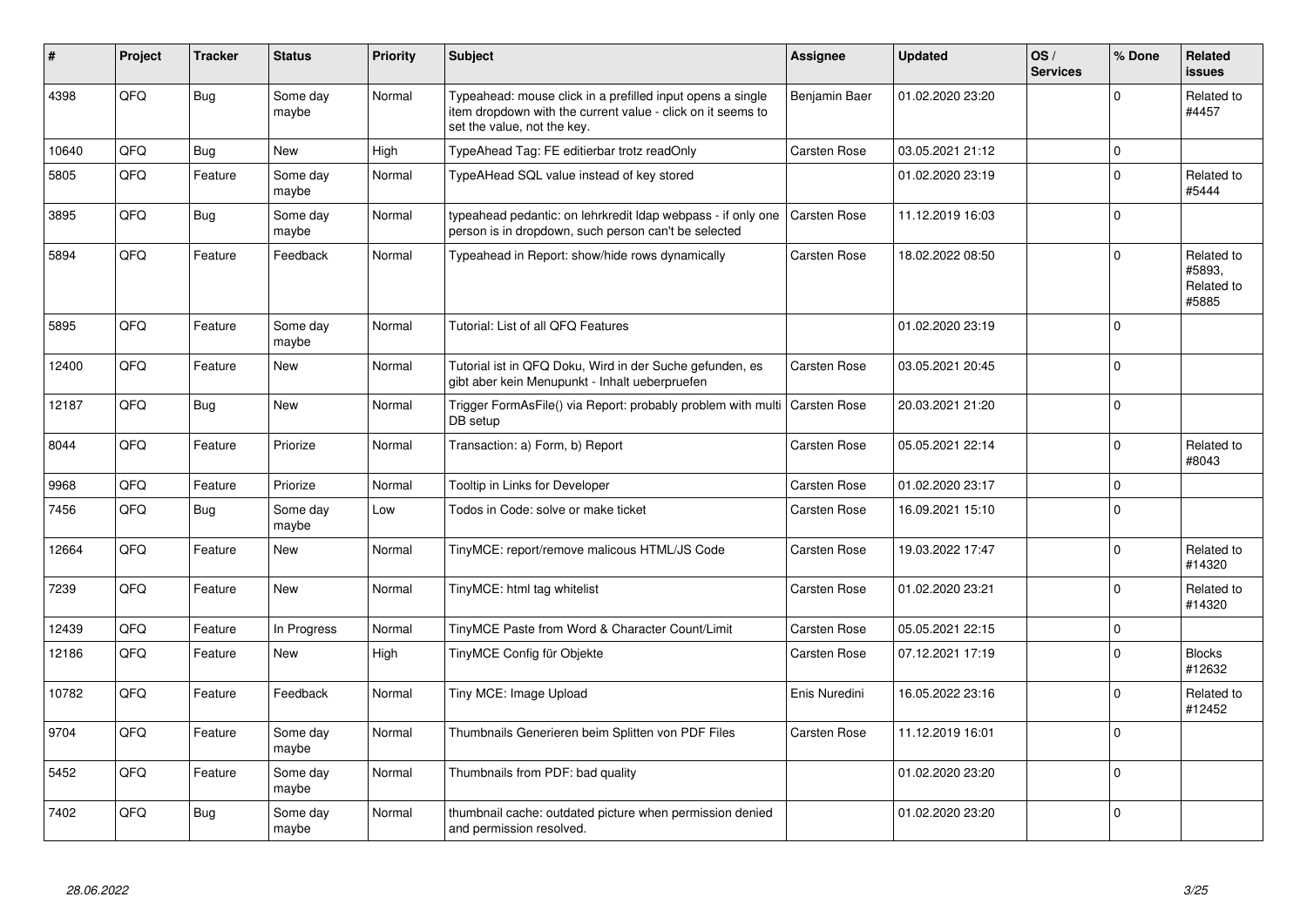| #     | Project | <b>Tracker</b> | <b>Status</b>     | <b>Priority</b> | <b>Subject</b>                                                                                            | Assignee            | <b>Updated</b>   | OS/<br><b>Services</b> | % Done      | Related<br>issues                           |
|-------|---------|----------------|-------------------|-----------------|-----------------------------------------------------------------------------------------------------------|---------------------|------------------|------------------------|-------------|---------------------------------------------|
| 4757  | QFQ     | Feature        | Some day<br>maybe | Normal          | Test subrecord: download links ok? Links ok?                                                              | <b>Carsten Rose</b> | 01.02.2020 23:20 |                        | $\Omega$    |                                             |
| 8056  | QFQ     | Feature        | Some day<br>maybe | Normal          | Termin Organisation (Reservation)                                                                         |                     | 01.02.2020 23:19 |                        | $\Omega$    | Related to<br>#8658                         |
| 4816  | QFQ     | Feature        | Some day<br>maybe | Normal          | Templates for QFQ Reports (Tables, Radios, )                                                              |                     | 01.02.2020 23:20 |                        | $\Omega$    |                                             |
| 10345 | QFQ     | Feature        | <b>New</b>        | Normal          | Templates - Patterns QFQ Style                                                                            |                     | 03.05.2021 21:01 |                        | $\Omega$    | Related to<br>#10713                        |
| 4549  | QFQ     | <b>Bug</b>     | Some day<br>maybe | Normal          | TemplateGroups: FE.type SELECT loose selected value<br>after save                                         | <b>Carsten Rose</b> | 01.02.2020 23:20 |                        | $\Omega$    | Related to<br>#4548,<br>Related to<br>#4771 |
| 3588  | QFQ     | Bug            | Some day<br>maybe | Normal          | templateGroup: versteckte Elemente werden weiterhin<br>gespeichert.                                       | Carsten Rose        | 11.12.2019 16:02 |                        | $\Omega$    |                                             |
| 3385  | QFQ     | Feature        | Some day<br>maybe | Normal          | templateGroup: insert/update/delete non primary records                                                   | Carsten Rose        | 11.12.2019 16:02 |                        | $\Omega$    |                                             |
| 7521  | QFQ     | Feature        | New               | Normal          | TemplateGroup: fe.type=upload                                                                             | Carsten Rose        | 01.02.2020 23:21 |                        | $\mathbf 0$ | Related to<br>#9706                         |
| 3882  | QFQ     | Bug            | Some day<br>maybe | Normal          | templateGroup: disable 'add' if limit is reached - funktioniert<br>nicht wenn bereits records existierten | <b>Carsten Rose</b> | 11.12.2019 16:03 |                        | $\Omega$    |                                             |
| 12702 | QFQ     | <b>Bug</b>     | <b>New</b>        | High            | templateGroup: broken in multiDb Setup                                                                    | Carsten Rose        | 14.12.2021 16:02 |                        | $\Omega$    |                                             |
| 12045 | QFQ     | Bug            | <b>New</b>        | Normal          | templateGroup afterSave FE: Aufruf ohne<br>sglHonorFormElements funktioniert nicht                        | Carsten Rose        | 18.02.2021 16:33 |                        | $\Omega$    |                                             |
| 12716 | QFQ     | Bug            | <b>New</b>        | Normal          | template group: Pattern only applied to first instance                                                    | Carsten Rose        | 19.03.2022 17:47 |                        | $\Omega$    |                                             |
| 4445  | QFQ     | Feature        | Some day<br>maybe | Normal          | template group: Option to simulate fieldset                                                               |                     | 28.06.2021 14:11 |                        | $\Omega$    |                                             |
| 10506 | QFQ     | Bug            | <b>New</b>        | High            | Template Group broken on MultiDB instance                                                                 | Carsten Rose        | 03.05.2021 21:12 |                        | $\Omega$    | Related to<br>#10505                        |
| 6970  | QFQ     | Feature        | Some day<br>maybe | Normal          | tablesorter: default fuer 'sortReset' aendern von 'Ctrl' zu 'Alt'                                         | Benjamin Baer       | 01.02.2020 23:21 |                        | $\Omega$    |                                             |
| 12679 | QFQ     | Feature        | <b>New</b>        | Normal          | tablesorter: custom column width                                                                          | <b>Carsten Rose</b> | 16.06.2021 11:10 |                        | $\mathbf 0$ |                                             |
| 11892 | QFQ     | Feature        | New               | Normal          | tablesorter: columns with links are hard to order - new<br>qualifier 'Y: <ord>'</ord>                     | Enis Nuredini       | 23.03.2022 09:22 |                        | $\mathbf 0$ |                                             |
| 9130  | QFQ     | Feature        | Some day<br>maybe | Normal          | tablesorter: Automatic Row numbering / Zeilenummer                                                        | Benjamin Baer       | 01.02.2020 23:22 |                        | $\Omega$    |                                             |
| 10745 | QFQ     | Feature        | Some day<br>maybe | Normal          | <b>Tablesorter Excel Export</b>                                                                           | Carsten Rose        | 16.09.2021 15:09 |                        | $\Omega$    |                                             |
| 14304 | QFQ     | Bug            | New               | Normal          | table sorter view safer does not work                                                                     | <b>Carsten Rose</b> | 10.06.2022 11:49 |                        | 0 l         |                                             |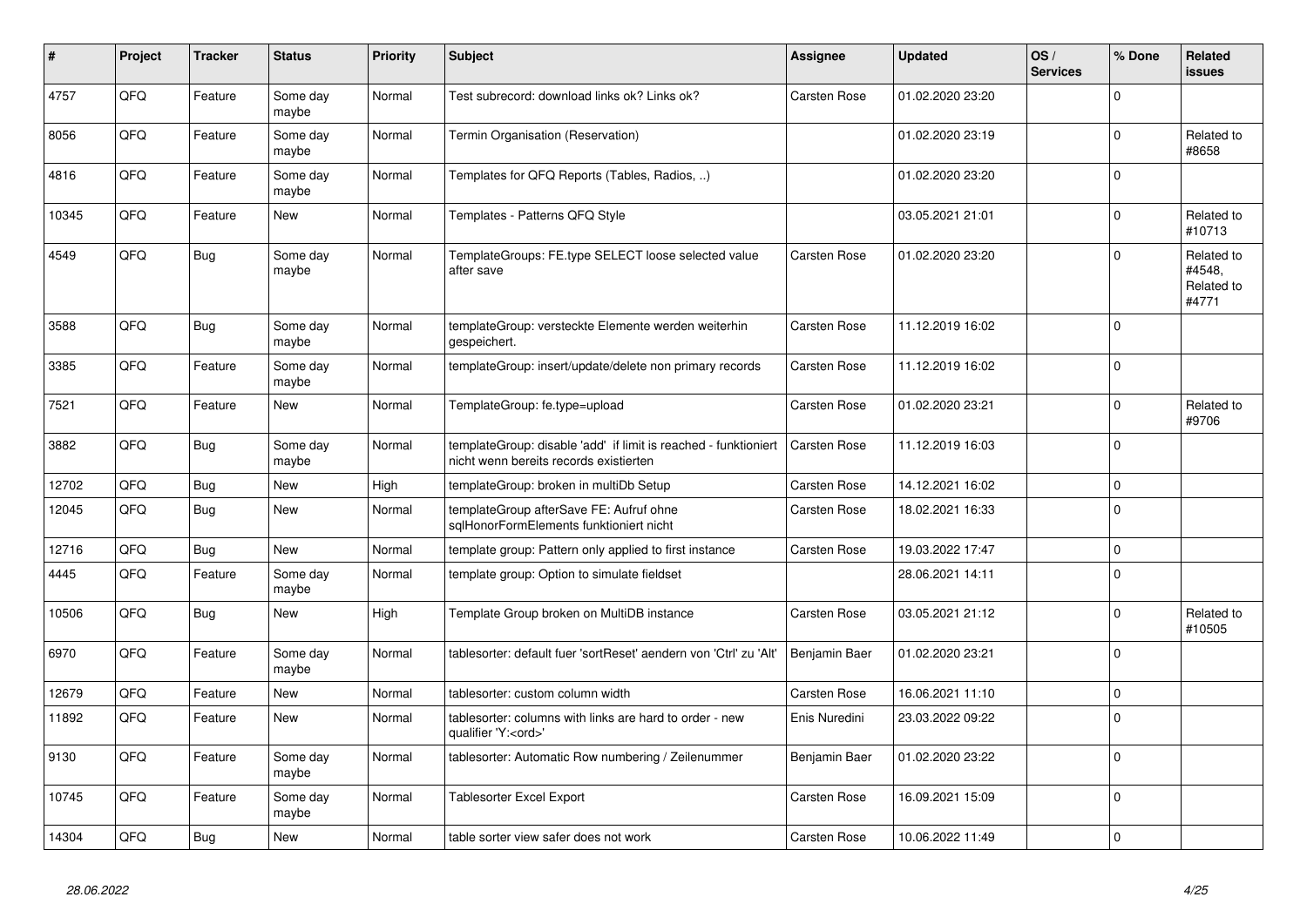| #     | Project | <b>Tracker</b> | <b>Status</b>     | <b>Priority</b> | <b>Subject</b>                                                                                       | Assignee                                               | <b>Updated</b>   | OS/<br><b>Services</b> | % Done         | Related<br><b>issues</b>                      |                      |
|-------|---------|----------------|-------------------|-----------------|------------------------------------------------------------------------------------------------------|--------------------------------------------------------|------------------|------------------------|----------------|-----------------------------------------------|----------------------|
| 4258  | QFQ     | Feature        | Some day<br>maybe | High            | <b>System Defaults: Forms</b>                                                                        | Carsten Rose                                           | 03.05.2021 21:14 |                        | $\overline{0}$ |                                               |                      |
| 10114 | QFQ     | Feature        | New               | High            | Symbol (Link): 'G:' (Glyphicon) replaced by 'i:' (icon)                                              |                                                        | 07.12.2021 17:19 |                        | $\overline{0}$ | Related to<br>#3797,<br>Related to<br>#4194   |                      |
| 12520 | QFQ     | Bug            | New               | Normal          | Switch FE User: still active even FE User session expired                                            | Carsten Rose                                           | 19.03.2022 17:48 |                        | 0              |                                               |                      |
| 12477 | QFQ     | Feature        | <b>New</b>        | Normal          | Support for refactoring: Form, FormElement, diverse<br>Tabellen/Spalten, tt-content Records          | Carsten Rose                                           | 03.05.2021 20:45 |                        | 0              |                                               |                      |
| 7574  | QFQ     | <b>Bug</b>     | <b>New</b>        | Normal          | Substitute error: form element not reported / dont parse<br>Form.note                                | Carsten Rose                                           | 01.02.2020 23:21 |                        | $\overline{0}$ |                                               |                      |
| 7281  | QFQ     | <b>Bug</b>     | Some day<br>maybe | Normal          | Subrecords: on large screen separator line too short                                                 |                                                        | 01.02.2020 23:19 |                        | $\overline{0}$ |                                               |                      |
| 12135 | QFQ     | Feature        | <b>New</b>        | Normal          | Subrecord: Notiz                                                                                     |                                                        | 24.04.2021 16:58 |                        | $\overline{0}$ |                                               |                      |
| 11955 | QFQ     | Feature        | <b>New</b>        | Normal          | subrecord: new title option to set <th> attributes - e.g. to<br/>customize tablesorter options.</th> | attributes - e.g. to<br>customize tablesorter options. | Carsten Rose     | 03.05.2021 20:47       |                | $\overline{0}$                                | Related to<br>#11775 |
| 8187  | QFQ     | Feature        | New               | Normal          | Subrecord: enable/hide new button - make new/edit/delete<br>customizeable.                           | Carsten Rose                                           | 06.03.2021 18:44 |                        | $\Omega$       | Related to<br>#11326                          |                      |
| 3432  | QFQ     | Feature        | New               | Normal          | subrecord: dynamicUpdate                                                                             | Carsten Rose                                           | 11.06.2020 21:10 |                        | 0              | Related to<br>#5691                           |                      |
| 11775 | QFQ     | Feature        | New               | Normal          | Subrecord Tooltip pro Feld                                                                           | Carsten Rose                                           | 18.12.2020 15:22 |                        | 0              | Related to<br>#11955                          |                      |
| 12413 | QFQ     | Feature        | <b>New</b>        | Normal          | STORE_TYPO3: enhance for {{be_users.email:T}},<br>{{fe users.email:T}}                               | <b>Carsten Rose</b>                                    | 03.05.2021 20:45 |                        | $\Omega$       | Related to<br>#12412,<br>Related to<br>#10012 |                      |
| 9173  | QFQ     | <b>Bug</b>     | Priorize          | Urgent          | Stale Record Lock: Firefox                                                                           | Carsten Rose                                           | 03.05.2021 21:14 |                        | $\overline{0}$ | Related to<br>#9789                           |                      |
| 10081 | QFQ     | Bug            | New               | High            | Stale record lock after 'forbidden' character                                                        | <b>Carsten Rose</b>                                    | 03.05.2021 21:12 |                        | $\mathbf 0$    | Related to<br>#10082.<br>Related to<br>#9789  |                      |
| 9129  | QFQ     | Feature        | <b>New</b>        | Normal          | sqlValidate: Message as notification, not as error                                                   | <b>Carsten Rose</b>                                    | 01.02.2020 23:22 |                        | $\overline{0}$ | Related to<br>#9128                           |                      |
| 4026  | QFQ     | Feature        | Some day<br>maybe | Normal          | sqlLog.sql: log number of FE.id                                                                      | Carsten Rose                                           | 11.12.2019 16:03 |                        | 0              | Related to<br>#5458                           |                      |
| 3941  | QFQ     | Feature        | Some day<br>maybe | Normal          | sqlAfter: es sollten mehrere moeglich sein                                                           | <b>Carsten Rose</b>                                    | 11.12.2019 16:03 |                        | $\overline{0}$ | Related to<br>#3942                           |                      |
| 12504 | QFQ     | Feature        | Priorize          | Normal          | sql.log: report fe.id                                                                                | <b>Carsten Rose</b>                                    | 05.05.2021 22:09 |                        | $\overline{0}$ |                                               |                      |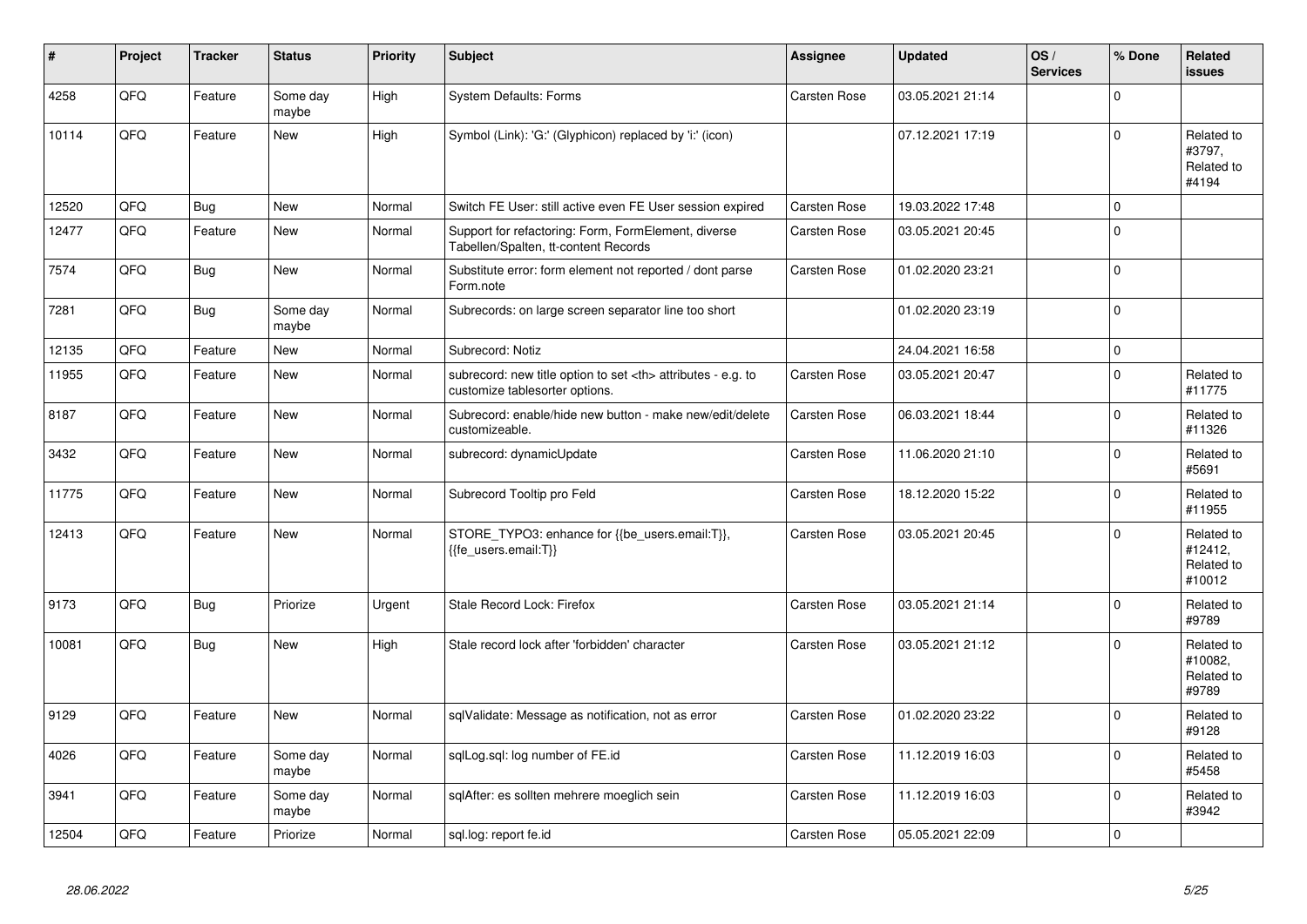| ∦     | Project | <b>Tracker</b> | <b>Status</b>     | <b>Priority</b> | <b>Subject</b>                                                                                    | <b>Assignee</b>     | <b>Updated</b>   | OS/<br><b>Services</b> | % Done      | Related<br>issues                             |
|-------|---------|----------------|-------------------|-----------------|---------------------------------------------------------------------------------------------------|---------------------|------------------|------------------------|-------------|-----------------------------------------------|
| 4050  | QFQ     | Feature        | New               | Normal          | sql.log: 1) FormElement ID which causes a specific action,<br>2) Result in the same row.          | <b>Carsten Rose</b> | 15.04.2020 11:35 |                        | $\Omega$    | Related to<br>#5458                           |
| 12545 | QFQ     | Bug            | New               | Urgent          | sql.log not created / updated                                                                     | Carsten Rose        | 14.12.2021 16:02 |                        | $\Omega$    |                                               |
| 8806  | QFQ     | Feature        | New               | Normal          | <b>SQL Function nl2br</b>                                                                         | Carsten Rose        | 01.02.2020 23:22 |                        | 0           |                                               |
| 9928  | QFQ     | Feature        | Priorize          | Normal          | SpecialColumnName: a) Deprecated: ' AS "_+tag " ', b)<br>New: ' AS "_ <tag1><tag2>"</tag2></tag1> | Carsten Rose        | 01.02.2020 23:17 |                        | $\Omega$    | Related to<br>#9929                           |
| 7683  | QFQ     | Feature        | New               | Normal          | Special column names in '{{ SELECT  AS _link }}' should<br>be detected                            | Carsten Rose        | 01.02.2020 23:21 |                        | $\mathbf 0$ |                                               |
| 4442  | QFQ     | Feature        | Some day<br>maybe | Normal          | Special Column Name: _link - new symbol G (Glyph) to<br>choose any available symbol               |                     | 11.12.2019 16:02 |                        | 0           |                                               |
| 12512 | QFQ     | Bug            | <b>New</b>        | Normal          | Some MySQL Installation can't use 'stored procedures'                                             | Carsten Rose        | 19.03.2022 17:48 |                        | $\mathbf 0$ |                                               |
| 12532 | QFQ     | Feature        | New               | High            | SIP-Parameter bei Seitenaufruf in Browser-Console<br>anzeigen                                     | Carsten Rose        | 07.12.2021 17:19 |                        | $\Omega$    | Related to<br>#11893.<br>Related to<br>#14187 |
| 9707  | QFQ     | Feature        | New               | Normal          | SIP security: encode pageld and check pageld on decode                                            | Carsten Rose        | 01.02.2020 23:22 |                        | $\Omega$    |                                               |
| 9121  | QFQ     | <b>Bug</b>     | Priorize          | High            | sip links have r and __dbIndexData set                                                            | Carsten Rose        | 12.06.2021 10:41 |                        | $\Omega$    |                                               |
| 7107  | QFQ     | Feature        | Some day<br>maybe | Normal          | Showcase Registration Tool: Anmeldung / Administration :<br>Liste Anmeldungen / Emaileinaldung    | Carsten Rose        | 11.12.2019 16:01 |                        | 0           |                                               |
| 3537  | QFQ     | Feature        | Some day<br>maybe | Low             | SHOW COLUMNS FROM tableName - Extend '{{!'<br>definition                                          | Carsten Rose        | 11.12.2019 16:02 |                        | 0           |                                               |
| 8963  | QFQ     | Feature        | Priorize          | Normal          | Setting values in a store: flexible way                                                           | Carsten Rose        | 05.05.2021 22:10 |                        | $\Omega$    | Related to<br>#8975                           |
| 4551  | QFQ     | Feature        | Some day<br>maybe | Normal          | Set 'pills' via dynamicUpdate to show/hide/disabled                                               |                     | 01.02.2020 23:20 |                        | $\Omega$    | Related to<br>#3752                           |
| 4956  | QFQ     | Feature        | Some day<br>maybe | Normal          | Sendmail: Benutzerdefinierte Headers                                                              | Carsten Rose        | 11.12.2019 16:02 |                        | $\Omega$    |                                               |
| 7014  | QFQ     | Bug            | New               | Normal          | Sending invalid emails succeeds when<br>debug.redirectAllMailTo is set                            | Carsten Rose        | 01.02.2020 23:21 |                        | $\Omega$    |                                               |
| 11080 | QFQ     | Feature        | New               | Normal          | Send MQTT messages                                                                                | Carsten Rose        | 29.08.2020 19:49 |                        | $\Omega$    |                                               |
| 13899 | QFQ     | Bug            | ToDo              | Normal          | Selenium: zum laufen bringen                                                                      | Enis Nuredini       | 25.03.2022 10:24 |                        | $\mathbf 0$ |                                               |
| 13900 | QFQ     | Feature        | Priorize          | Normal          | Selenium: Check das Cookie/PDF funktioniert                                                       | Enis Nuredini       | 25.03.2022 12:45 |                        | $\Omega$    |                                               |
| 14227 | QFQ     | Feature        | New               | Normal          | Selenium Konkurrenz: cypress.io                                                                   | Enis Nuredini       | 28.05.2022 11:02 |                        | $\mathbf 0$ |                                               |
| 7616  | QFQ     | Bug            | Priorize          | Normal          | Selectlist with Enum & Dynamic Update                                                             | Carsten Rose        | 01.02.2020 10:13 |                        | $\mathbf 0$ |                                               |
| 7519  | QFQ     | Feature        | New               | Normal          | Select: Multi                                                                                     | Carsten Rose        | 01.02.2020 23:22 |                        | 0           |                                               |
| 7730  | QFQ     | Feature        | Priorize          | Normal          | SELECT Box: title in between                                                                      | Benjamin Baer       | 01.02.2020 23:22 |                        | 0           |                                               |
| 11076 | QFQ     | Feature        | In Progress       | Normal          | SELECT  AS _websocket                                                                             | Carsten Rose        | 30.08.2020 17:49 |                        | 0           |                                               |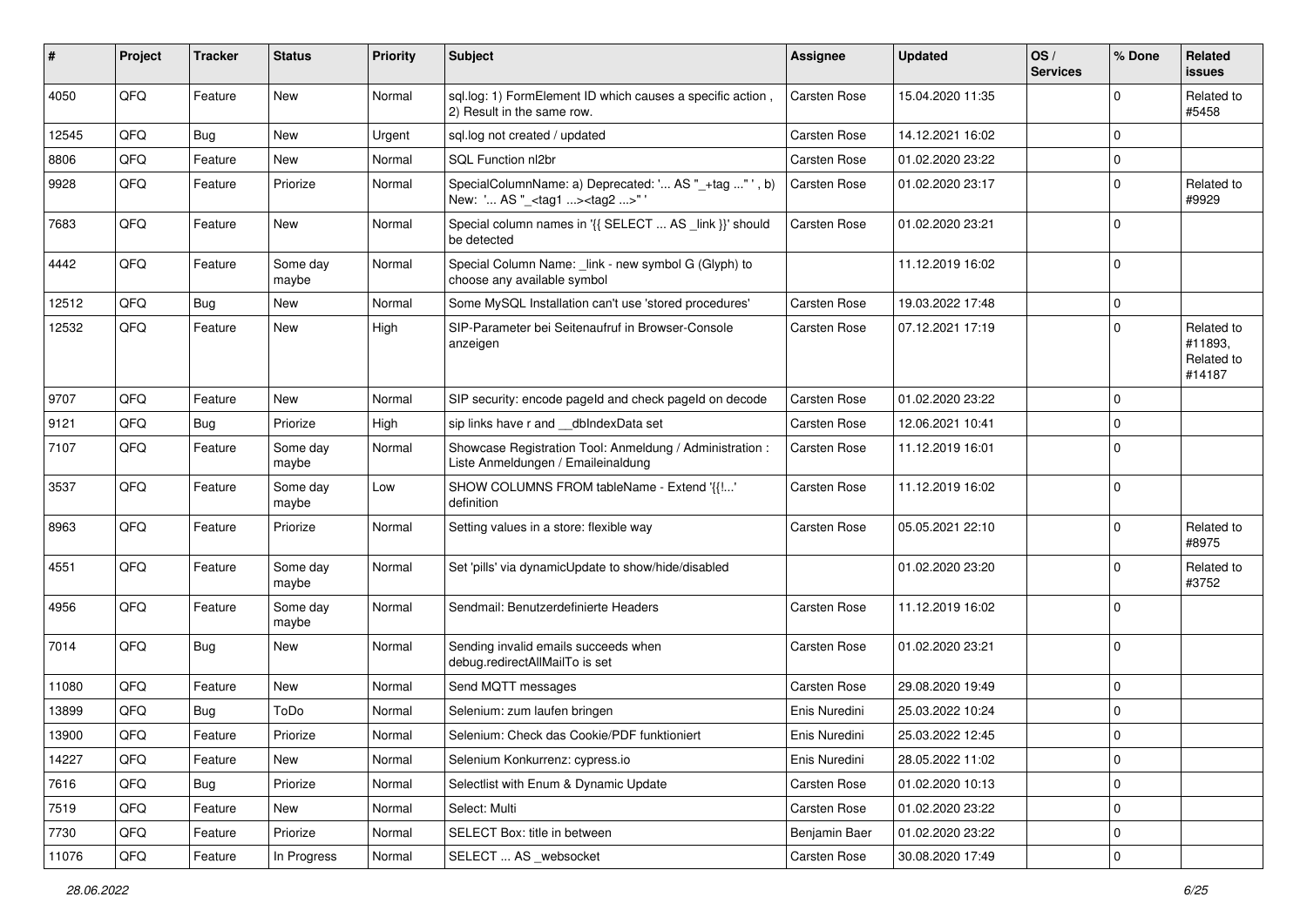| #     | Project | <b>Tracker</b> | <b>Status</b>     | <b>Priority</b> | Subject                                                                                            | <b>Assignee</b> | <b>Updated</b>   | OS/<br><b>Services</b> | % Done      | Related<br>issues    |
|-------|---------|----------------|-------------------|-----------------|----------------------------------------------------------------------------------------------------|-----------------|------------------|------------------------|-------------|----------------------|
| 3727  | QFQ     | Feature        | <b>New</b>        | High            | Security: Session Hijacking erschweren                                                             | Carsten Rose    | 03.05.2021 21:14 |                        | $\Omega$    |                      |
| 880   | QFQ     | Feature        | Some day<br>maybe | Urgent          | Security: PHP, SQL Injection, XSS                                                                  |                 | 03.05.2021 21:14 |                        | $\Omega$    | Related to<br>#14320 |
| 5428  | QFQ     | Feature        | Some day<br>maybe | Normal          | secure thumbnail: late render on access.                                                           | Carsten Rose    | 01.02.2020 23:20 |                        | $\Omega$    |                      |
| 5366  | QFQ     | Feature        | Priorize          | Normal          | Saving with keyboard shortcuts                                                                     | Benjamin Baer   | 21.03.2022 09:47 |                        | $\Omega$    |                      |
| 12974 | QFQ     | Bug            | New               | High            | Sanitize Queries in Action-Elements                                                                | Carsten Rose    | 07.12.2021 17:19 |                        | $\mathbf 0$ |                      |
| 9394  | QFQ     | Feature        | Priorize          | Normal          | REST: allow for non numerical ids in get requests                                                  | Carsten Rose    | 05.05.2021 22:10 |                        | $\Omega$    |                      |
| 7921  | QFQ     | Feature        | Some day<br>maybe | Normal          | Rest API Export: URL kuerzer machen                                                                |                 | 01.02.2020 23:19 |                        | 0           |                      |
| 14028 | QFQ     | Feature        | New               | Normal          | Required notification: visual nicer                                                                | Enis Nuredini   | 28.05.2022 11:01 |                        | $\mathbf 0$ |                      |
| 4454  | QFQ     | Bug            | Some day<br>maybe | Normal          | Required Elements: multiple elements in a row - whole row<br>marked if only one input is empty.    | Benjamin Baer   | 01.02.2020 23:20 |                        | $\Omega$    |                      |
| 9855  | QFQ     | Bug            | <b>New</b>        | Normal          | <b>Required Check</b>                                                                              |                 | 01.02.2020 15:56 |                        | $\Omega$    |                      |
| 5129  | QFQ     | Feature        | Some day<br>maybe | Normal          | Reports: SQL fuer x Achse und y Achse                                                              |                 | 11.12.2019 16:02 |                        | $\Omega$    |                      |
| 5345  | QFQ     | Feature        | <b>New</b>        | Normal          | Report: UPDATE / INSERT / DELETE statements should<br>trigger subqueries, depending on the result. | Carsten Rose    | 27.05.2020 16:11 |                        | $\Omega$    |                      |
| 9811  | QFQ     | Feature        | <b>New</b>        | Normal          | Report: tag every n'th row                                                                         | Carsten Rose    | 01.02.2020 23:22 |                        | $\Omega$    |                      |
| 4435  | QFQ     | Feature        | Some day<br>maybe | Normal          | Report: striptags - specify allowed tags                                                           |                 | 01.02.2020 23:20 |                        | $\Omega$    |                      |
| 14323 | QFQ     | Bug            | In Progress       | Normal          | Report: render=both single - no impact                                                             | Carsten Rose    | 19.06.2022 18:31 |                        | $\mathbf 0$ |                      |
| 3991  | QFQ     | Feature        | Some day<br>maybe | Normal          | report: Columnname '_skipWrap' skips 'fbeg', 'fend'                                                | Carsten Rose    | 11.12.2019 16:03 |                        | $\Omega$    |                      |
| 9052  | QFQ     | Feature        | Feedback          | High            | Report: CodeMirror with SQL Syntax Highlight in FE                                                 | Enis Nuredini   | 08.06.2022 10:25 |                        | $\Omega$    |                      |
| 3967  | QFQ     | Feature        | Some day<br>maybe | High            | Report: Checkbox, Radio, Dropdown, Input welches ohne<br>Submit funktioniert - 'Inline-Form'       | Carsten Rose    | 03.05.2021 21:14 |                        | $\mathbf 0$ |                      |
| 11534 | QFQ     | Feature        | New               | Normal          | Report: Action on selected rows - Table batchprocessing<br>feature                                 |                 | 18.11.2020 08:15 |                        | $\mathbf 0$ |                      |
| 9535  | QFQ     | Bug            | Feedback          | Normal          | Report:  AS '_vertical' - column to wide - vertical >> rot45,<br>rot90                             | Benjamin Baer   | 01.02.2020 15:56 |                        | $\mathbf 0$ |                      |
| 10463 | QFQ     | Feature        | New               | Normal          | Report link: expliztes setzen von HTML Tags (Bedarf fuer<br>'data-selenium' & 'id')                | Enis Nuredini   | 23.03.2022 09:23 |                        | 0           | Related to<br>#7648  |
| 6723  | QFQ     | Feature        | New               | Normal          | Report QFQ Installation and Version                                                                | Carsten Rose    | 12.06.2021 09:07 |                        | $\mathbf 0$ |                      |
| 7261  | QFQ     | <b>Bug</b>     | New               | Normal          | Report pathFilename for user without path, only the<br>filename                                    | Carsten Rose    | 01.02.2020 23:21 |                        | 0           |                      |
| 9983  | QFQ     | Feature        | New               | Normal          | Report Notation: new keyword 'range'                                                               | Carsten Rose    | 01.02.2020 15:55 |                        | 0           |                      |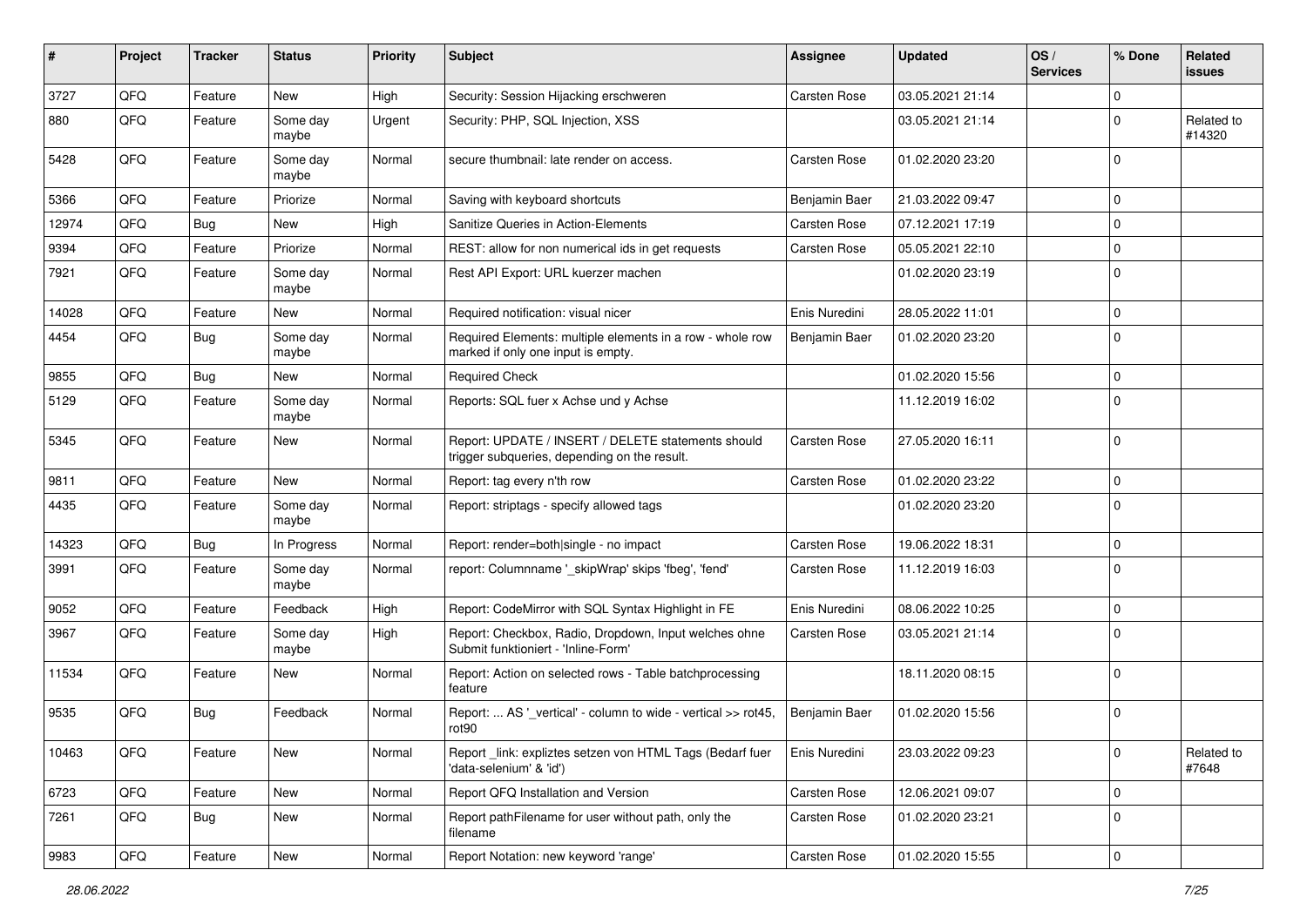| ∦     | Project | <b>Tracker</b> | <b>Status</b>     | <b>Priority</b> | <b>Subject</b>                                                                      | <b>Assignee</b>     | <b>Updated</b>   | OS/<br><b>Services</b> | % Done      | Related<br><b>issues</b>                                               |
|-------|---------|----------------|-------------------|-----------------|-------------------------------------------------------------------------------------|---------------------|------------------|------------------------|-------------|------------------------------------------------------------------------|
| 8975  | QFQ     | Feature        | New               | Normal          | Report Notation: 2.0                                                                | <b>Carsten Rose</b> | 01.02.2020 23:22 |                        | $\mathbf 0$ | Related to<br>#8963                                                    |
| 11323 | QFQ     | Feature        | Some day<br>maybe | Normal          | Report Frontend Editor Modal + Codemirror                                           | Carsten Rose        | 16.09.2021 15:10 |                        | $\pmb{0}$   | Related to<br>#11036                                                   |
| 10005 | QFQ     | Feature        | Priorize          | Normal          | Report / special column name:  AS _calendar                                         | <b>Carsten Rose</b> | 03.06.2020 17:28 |                        | $\mathbf 0$ |                                                                        |
| 4640  | QFQ     | Feature        | Some day<br>maybe | Normal          | Rename System Forms                                                                 |                     | 01.02.2020 23:20 |                        | $\mathbf 0$ |                                                                        |
| 12611 | QFQ     | Feature        | Some day<br>maybe | Normal          | Refactoring: Bootstrap with Lazy Loading                                            | <b>Carsten Rose</b> | 08.06.2022 10:37 |                        | $\mathbf 0$ | Related to<br>#12490,<br>Related to<br>#10013.<br>Related to<br>#7732  |
| 10012 | QFQ     | Feature        | Priorize          | Normal          | redirectAllMailTo: {{beEmail:T}}                                                    | <b>Carsten Rose</b> | 08.05.2021 09:54 |                        | $\mathbf 0$ | Related to<br>#12412,<br>Related to<br>#12413,<br>Related to<br>#10011 |
| 13700 | QFQ     | Feature        | <b>New</b>        | Normal          | Redesign gfg.io Seite                                                               | <b>Carsten Rose</b> | 19.03.2022 17:43 |                        | $\mathbf 0$ |                                                                        |
| 7099  | QFQ     | Feature        | New               | Normal          | Redesign FormEditor                                                                 | <b>Carsten Rose</b> | 01.02.2020 23:21 |                        | $\mathbf 0$ |                                                                        |
| 7480  | QFQ     | Feature        | <b>New</b>        | Normal          | Record History (Undo / Redo)                                                        | <b>Carsten Rose</b> | 11.12.2019 16:16 |                        | $\mathbf 0$ | Related to<br>#2361                                                    |
| 7280  | QFQ     | Feature        | <b>New</b>        | Normal          | recently used table                                                                 | Carsten Rose        | 01.02.2020 23:21 |                        | $\pmb{0}$   |                                                                        |
| 3109  | QFQ     | Bug            | Some day<br>maybe | High            | RealUrl: Links werden nicht korrekt gerendert                                       | Carsten Rose        | 03.05.2021 21:14 |                        | $\mathbf 0$ |                                                                        |
| 3867  | QFQ     | Feature        | Priorize          | Normal          | Readonly Formular: Template Groups add/delete<br>ausbeldnen                         | <b>Carsten Rose</b> | 05.05.2021 22:12 |                        | $\Omega$    |                                                                        |
| 7795  | QFQ     | <b>Bug</b>     | New               | Normal          | Readonly Form: Typeahead-Felder                                                     | Carsten Rose        | 01.02.2020 23:22 |                        | $\mathbf 0$ |                                                                        |
| 7513  | QFQ     | <b>Bug</b>     | New               | Normal          | Radios not correct aligned                                                          | Carsten Rose        | 01.02.2020 23:22 |                        | $\mathbf 0$ |                                                                        |
| 10766 | QFQ     | <b>Bug</b>     | New               | High            | Radiobutton / parameter.buttonClass=btn-default: dynamic<br>update                  |                     | 03.05.2021 21:12 |                        | $\mathbf 0$ | Related to<br>#11237                                                   |
| 11237 | QFQ     | Bug            | New               | High            | Radiobutton / parameter.buttonClass= btn-default - kein<br>dirty Trigger            | Benjamin Baer       | 03.05.2021 21:12 |                        | $\mathbf 0$ | Related to<br>#10766                                                   |
| 11239 | QFQ     | <b>Bug</b>     | New               | Normal          | Radiobutton (plain): horizontales Rendern abhängig vom<br>Datentyp in der Datenbank | Carsten Rose        | 30.09.2020 18:37 |                        | $\mathbf 0$ |                                                                        |
| 7924  | QFQ     | Feature        | New               | Normal          | Radio/Checkbox with Tooltip                                                         | Carsten Rose        | 01.02.2020 23:22 |                        | $\pmb{0}$   |                                                                        |
| 9020  | QFQ     | <b>Bug</b>     | Some day<br>maybe | Normal          | radio mit buttonClass und dynamicUpdate lassen sich nicht<br>kombinieren            |                     | 11.12.2019 16:01 |                        | $\mathbf 0$ |                                                                        |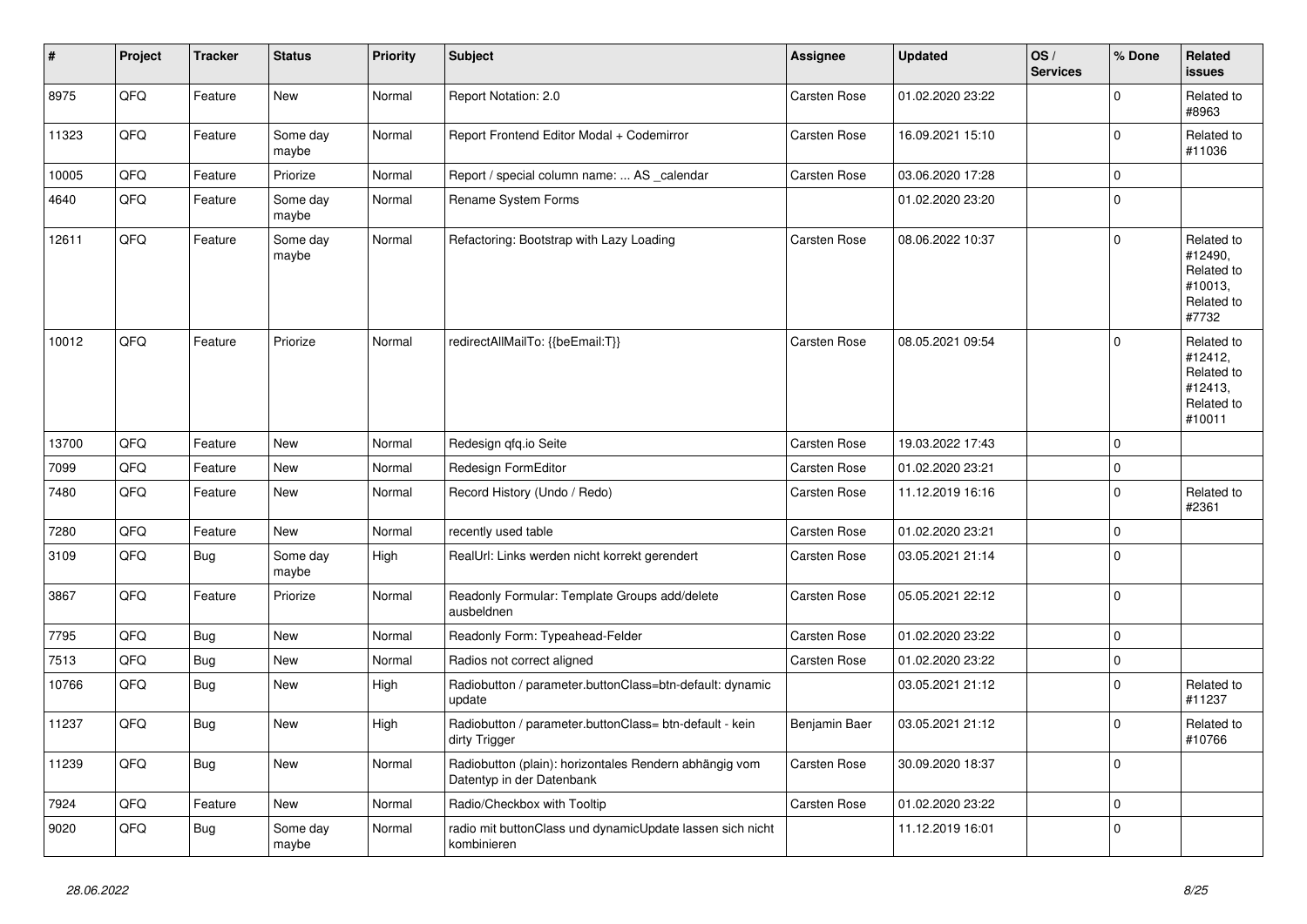| $\vert$ # | Project | <b>Tracker</b> | <b>Status</b>     | <b>Priority</b> | <b>Subject</b>                                                                                                                        | <b>Assignee</b>        | <b>Updated</b>   | OS/<br><b>Services</b> | % Done      | Related<br><b>issues</b>                                               |
|-----------|---------|----------------|-------------------|-----------------|---------------------------------------------------------------------------------------------------------------------------------------|------------------------|------------------|------------------------|-------------|------------------------------------------------------------------------|
| 6483      | QFQ     | <b>Bug</b>     | New               | Normal          | R Store funktioniert nicht bei 'Report Notation' im FE                                                                                | Carsten Rose           | 01.02.2020 23:21 |                        | $\Omega$    |                                                                        |
| 5851      | QFQ     | Feature        | Some day<br>maybe | Normal          | Queue System implementieren: MQTT, RabbitMQ                                                                                           |                        | 01.02.2020 23:20 |                        | $\Omega$    | Related to<br>#5715                                                    |
| 7520      | QFQ     | Feature        | New               | Normal          | QR Code:  AS _qr ( AS _link)                                                                                                          | <b>Carsten Rose</b>    | 01.02.2020 23:22 |                        | $\mathbf 0$ |                                                                        |
| 13757     | QFQ     | Feature        | New               | High            | QR / Bar-Code Plugin                                                                                                                  | Enis Nuredini          | 19.03.2022 17:43 |                        | $\mathbf 0$ |                                                                        |
| 4771      | QFQ     | <b>Bug</b>     | Some day<br>maybe | Normal          | qfq: select-down-values empty after save (edit-form for<br>program administrators)                                                    | Carsten Rose           | 01.02.2020 23:20 |                        | $\Omega$    | Related to<br>#4549, Has<br>duplicate<br>#4282                         |
| 8586      | QFQ     | Feature        | Some day<br>maybe | Normal          | QFQ: Enhance Error message for 'record not found'                                                                                     | <b>Carsten Rose</b>    | 16.09.2021 15:10 |                        | $\Omega$    |                                                                        |
| 5480      | QFQ     | Feature        | Some day<br>maybe | Normal          | QFQ: Dokumentation mit Screenshots versehen                                                                                           | <b>Carsten Rose</b>    | 01.02.2020 23:20 |                        | $\Omega$    | Related to<br>#9879                                                    |
| 14187     | QFQ     | Feature        | <b>New</b>        | High            | gfg.log: show current URL                                                                                                             | <b>Carsten Rose</b>    | 28.05.2022 11:02 |                        | $\Omega$    | Related to<br>#13933,<br>Related to<br>#12532,<br>Related to<br>#11893 |
| 6574      | QFQ     | Bug            | Priorize          | Normal          | qfq.log: Fehlermeldung wurde angezeigt, aber nicht geloggt                                                                            | <b>Carsten Rose</b>    | 01.02.2020 10:13 |                        | $\Omega$    |                                                                        |
| 13528     | QFQ     | Bug            | <b>New</b>        | Normal          | gfg.io > releases: es wird kein neues Release angelegt                                                                                | Benjamin Baer          | 19.03.2022 17:46 |                        | $\mathbf 0$ |                                                                        |
| 4839      | QFQ     | Feature        | Some day<br>maybe | Normal          | qfq-handle in <head> Abschnitt</head>                                                                                                 | <b>Carsten Rose</b>    | 11.12.2019 16:02 |                        | $\Omega$    |                                                                        |
| 7108      | QFQ     | Feature        | Some day<br>maybe | Normal          | <b>QFQ Wrap Elements</b>                                                                                                              |                        | 11.12.2019 16:01 |                        | $\mathbf 0$ |                                                                        |
| 3692      | QFQ     | Feature        | Some day<br>maybe | Normal          | QFQ Webseite                                                                                                                          | Benjamin Baer          | 11.12.2019 16:02 |                        | $\Omega$    | Related to<br>#5033                                                    |
| 9927      | QFQ     | Feature        | <b>New</b>        | Normal          | QFQ Update: a) Update nur machen wenn BE User<br>eingeloggt ist., b) Bei Fehler genaue Meldung welcher<br>Updateschritt Probleme hat. | <b>Carsten Rose</b>    | 22.01.2020 12:59 |                        | $\mathbf 0$ |                                                                        |
| 7524      | QFQ     | <b>Bug</b>     | <b>New</b>        | Normal          | QFQ throws a 'General Error' if 'fileadmin/protected/log/' is<br>not writeable                                                        | Carsten Rose           | 01.02.2020 23:22 |                        | $\Omega$    |                                                                        |
| 5892      | QFQ     | Feature        | Some day<br>maybe | Normal          | QFQ should use T3 API to manipulate FE GROUP<br>membership                                                                            |                        | 01.02.2020 23:20 |                        | $\mathbf 0$ |                                                                        |
| 13609     | QFQ     | Feature        | New               | Normal          | QFQ Introduction: Seite aufloesen                                                                                                     | Philipp<br>Gröbelbauer | 28.05.2022 11:02 |                        | $\mathbf 0$ |                                                                        |
| 12465     | QFQ     | Feature        | New               | Normal          | QFQ Function: use in FE to fill StoreRecord                                                                                           | <b>Carsten Rose</b>    | 05.05.2021 21:58 |                        | $\mathbf 0$ |                                                                        |
| 12395     | QFQ     | <b>Bug</b>     | ToDo              | High            | QFQ Function: Result two times shown                                                                                                  | <b>Carsten Rose</b>    | 18.02.2022 08:59 |                        | $\mathbf 0$ |                                                                        |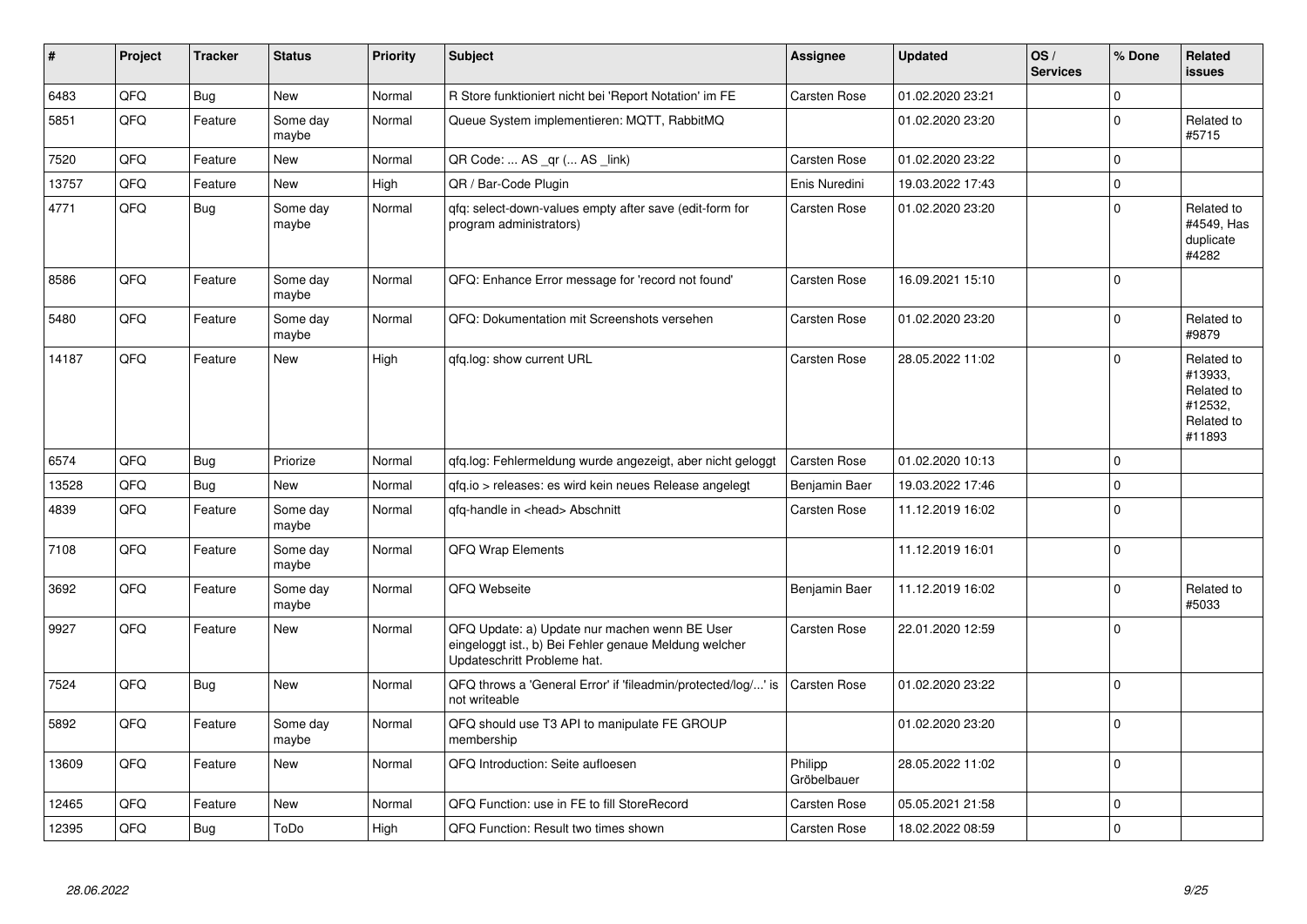| #     | Project | <b>Tracker</b> | <b>Status</b>     | <b>Priority</b> | <b>Subject</b>                                                                                               | <b>Assignee</b> | <b>Updated</b>   | OS/<br><b>Services</b> | % Done      | Related<br>issues         |
|-------|---------|----------------|-------------------|-----------------|--------------------------------------------------------------------------------------------------------------|-----------------|------------------|------------------------|-------------|---------------------------|
| 12463 | QFQ     | Bug            | ToDo              | High            | QFQ Function: 'function' and 'sql' on same level - output of<br>sal is shown two times.                      | Carsten Rose    | 15.12.2021 16:31 |                        | $\Omega$    |                           |
| 12508 | QFQ     | Bug            | In Progress       | High            | qfq Form: sendMail                                                                                           | Karin Niffeler  | 19.03.2022 17:48 |                        | $\mathbf 0$ |                           |
| 1635  | QFQ     | Feature        | Some day<br>maybe | Normal          | QFQ Extension content record: weitere Optionen<br>einblenden.                                                | Carsten Rose    | 11.12.2019 16:03 |                        | $\Omega$    |                           |
| 9024  | QFQ     | Bug            | Some day<br>maybe | Normal          | QFQ Einarbeitung                                                                                             |                 | 01.02.2020 15:56 |                        | $\Omega$    |                           |
| 6140  | QFQ     | Bug            | Priorize          | Normal          | QFQ DnD Sort: Locked fields                                                                                  | Benjamin Baer   | 21.03.2022 09:56 |                        | $\Omega$    |                           |
| 5389  | QFQ     | Feature        | Some day<br>maybe | Normal          | QFQ Design: Multline label / note                                                                            | Benjamin Baer   | 01.02.2020 23:19 |                        | $\mathbf 0$ |                           |
| 5160  | QFQ     | Feature        | Some day<br>maybe | Normal          | QFQ collaborative / together.js, ShareJS, y-js, collaborative,                                               |                 | 11.12.2019 16:02 |                        | $\mathbf 0$ |                           |
| 13592 | QFQ     | Bug            | New               | Normal          | QFQ Build Queue: das vergeben von Tags klappt nicht. Es<br>werden keine Releases gebaut.                     | Carsten Rose    | 19.03.2022 17:45 |                        | $\Omega$    |                           |
| 14376 | QFQ     | Feature        | <b>New</b>        | Normal          | QFQ Bootstrap: if missing, create stored procedures                                                          | Enis Nuredini   | 19.06.2022 16:37 |                        | $\mathbf 0$ |                           |
| 10124 | QFQ     | Feature        | Feedback          | Normal          | qfq AAI-Login                                                                                                | Karin Niffeler  | 07.05.2020 09:36 |                        | 0           |                           |
| 1234  | QFQ     | Feature        | Some day<br>maybe | Normal          | QF: Record numbering: Im Grid soll in Spalte 1 optional die<br>laufende Nummer der Records angezeigt werden. |                 | 01.02.2020 23:20 |                        | $\Omega$    |                           |
| 955   | QFQ     | Feature        | Some day<br>maybe | Normal          | QF: Notizen vor/nach dem Form                                                                                |                 | 01.02.2020 23:20 |                        | $\Omega$    |                           |
| 1251  | QFQ     | Feature        | Some day<br>maybe | Normal          | QF: Combo                                                                                                    |                 | 11.12.2019 16:03 |                        | $\Omega$    |                           |
| 1253  | QFQ     | Feature        | Some day<br>maybe | Normal          | QF: Colorpicker                                                                                              |                 | 11.12.2019 16:03 |                        | $\Omega$    |                           |
| 11980 | QFQ     | Feature        | In Progress       | Normal          | protected verzeichnis MUSS geschützt werden                                                                  | Carsten Rose    | 07.09.2021 13:30 |                        | $\Omega$    |                           |
| 9135  | QFQ     | Feature        | Priorize          | Normal          | Progress Bar generic / replace old hourglass download<br>popup                                               | Benjamin Baer   | 03.01.2022 07:43 |                        | $\mathbf 0$ |                           |
| 10658 | QFQ     | Bug            | <b>New</b>        | Normal          | processReadOnly broken                                                                                       | Carsten Rose    | 27.05.2020 17:55 |                        | $\Omega$    |                           |
| 4023  | QFQ     | Feature        | New               | Normal          | prepared statements - FE action: salveld, sqllnsert,<br>sqlUpdate, sqlDelete, sqlBefore, sqlAfter            | Carsten Rose    | 11.12.2019 16:15 |                        | $\Omega$    |                           |
| 3495  | QFQ     | Feature        | Some day<br>maybe | Normal          | Predifined Parameter werden nicht in '+' (add new record)<br>SIP gerendert.                                  |                 | 11.12.2019 16:02 |                        | $\Omega$    |                           |
| 8204  | QFQ     | Feature        | Priorize          | High            | Position 'required mark'                                                                                     | Carsten Rose    | 16.06.2021 13:44 |                        | 0           |                           |
| 10080 | QFQ     | Feature        | New               | Normal          | Popup on 'save' / 'close': configure dialog (answer<br>yes/no/cancle/)                                       | Carsten Rose    | 28.03.2021 20:52 |                        | $\mathbf 0$ | Is duplicate<br>of #12262 |
| 11668 | QFQ     | Bug            | New               | Normal          | Play function.sql - problem with mysql                                                                       | Carsten Rose    | 03.05.2021 20:48 |                        | 0           |                           |
| 12556 | QFQ     | Feature        | New               | Normal          | Pills Title: colored = static or dynamic on allrequiredgiven                                                 | Benjamin Baer   | 19.03.2022 17:49 |                        | 0           |                           |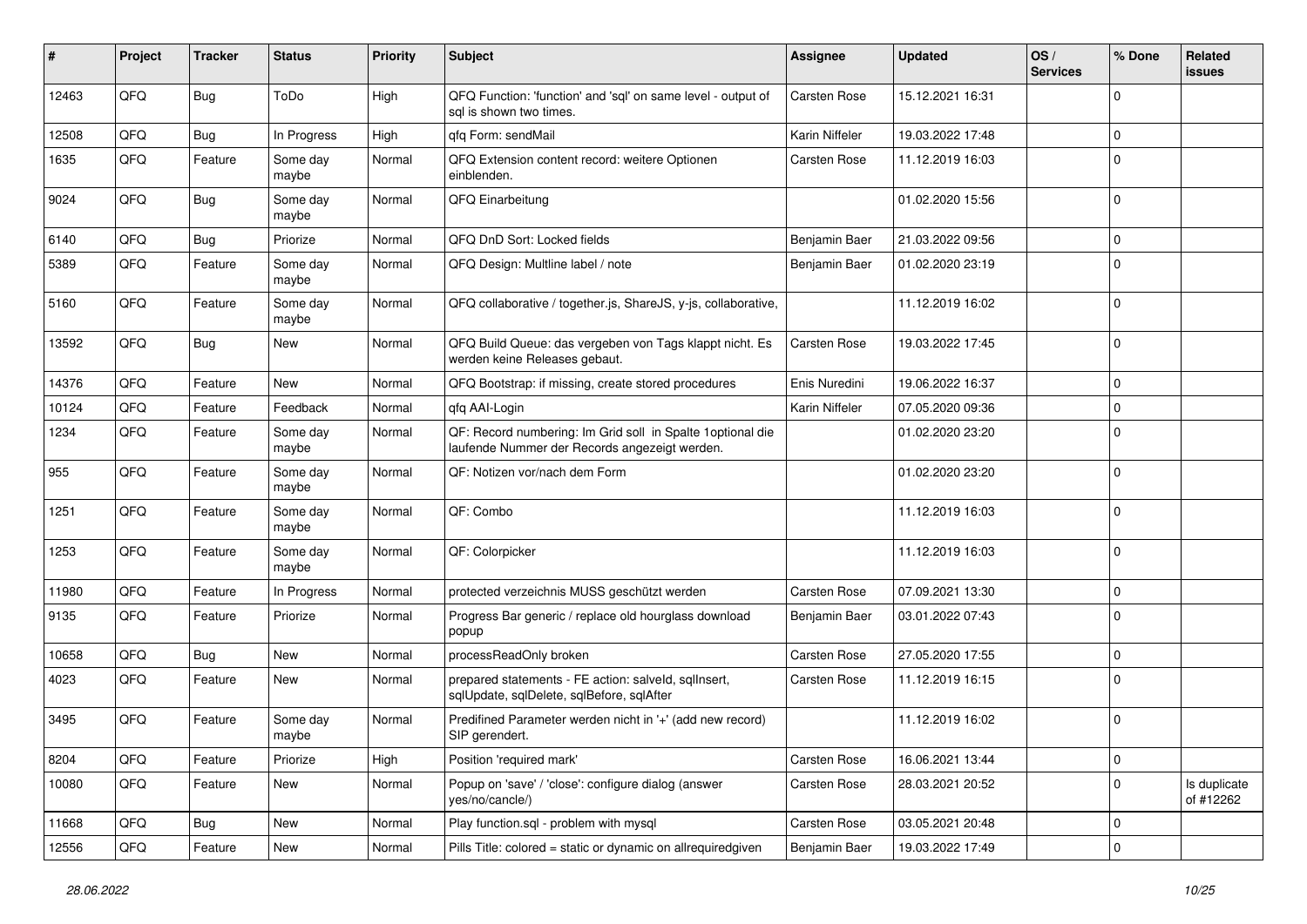| #     | Project | <b>Tracker</b> | <b>Status</b>     | <b>Priority</b> | <b>Subject</b>                                                                                        | <b>Assignee</b>     | <b>Updated</b>   | OS/<br><b>Services</b> | % Done         | Related<br><b>issues</b>                      |
|-------|---------|----------------|-------------------|-----------------|-------------------------------------------------------------------------------------------------------|---------------------|------------------|------------------------|----------------|-----------------------------------------------|
| 2063  | QFQ     | <b>Bug</b>     | Some day<br>maybe | Normal          | Pills auf 'inaktiv' setzen falls keine Element auf dem Pill<br>sichtbar sind.                         | Benjamin Baer       | 11.12.2019 16:03 |                        | $\Omega$       | Related to<br>#3752                           |
| 8668  | QFQ     | Bug            | New               | High            | Pill disabled: dyamic mode 'hidden' not respected - FE is still<br>required                           | <b>Carsten Rose</b> | 03.05.2021 21:14 |                        | $\Omega$       |                                               |
| 10819 | QFQ     | Feature        | <b>New</b>        | Normal          | Persistent SIP - second try                                                                           | Carsten Rose        | 29.06.2020 23:02 |                        | $\mathbf 0$    | Related to<br>#6261                           |
| 6261  | QFQ     | Feature        | <b>New</b>        | Normal          | Persistent SIP                                                                                        | Carsten Rose        | 12.06.2021 09:07 |                        | $\Omega$       | Related to<br>#10819                          |
| 7336  | QFQ     | Feature        | Some day<br>maybe | Normal          | PDF Upload: disallow PDFs with specific Meta information                                              | Carsten Rose        | 11.12.2019 16:01 |                        | $\Omega$       |                                               |
| 5715  | QFQ     | Feature        | <b>New</b>        | High            | PDF Caching                                                                                           | Carsten Rose        | 03.05.2021 21:14 |                        | $\Omega$       | Related to<br>#5851,<br>Related to<br>#6357   |
| 8101  | QFQ     | Feature        | Some day<br>maybe | Normal          | Password hash: support further hashing methods                                                        | Carsten Rose        | 16.09.2021 15:10 |                        | $\overline{0}$ |                                               |
| 10384 | QFQ     | Feature        | <b>New</b>        | Normal          | Parameter Exchange QFQ Instances                                                                      |                     | 07.05.2020 09:38 |                        | $\mathbf 0$    |                                               |
| 7681  | QFQ     | Feature        | <b>New</b>        | Normal          | Optional switch off 'check for modified record'                                                       | Carsten Rose        | 01.02.2020 23:21 |                        | $\mathbf 0$    |                                               |
| 7650  | QFQ     | Bug            | <b>New</b>        | High            | Optional do not show 'required' sign on FormElement                                                   | Carsten Rose        | 03.05.2021 21:14 |                        | 0              |                                               |
| 14175 | QFQ     | Bug            | In Progress       | Normal          | Opening a form with no QFQ Session cookie fails                                                       | Carsten Rose        | 03.06.2022 10:40 |                        | $\mathbf 0$    |                                               |
| 7685  | QFQ     | Bug            | New               | Normal          | Open FormElement from QFQ error message and save<br>modified record: error about missing {{formId:F}} | Carsten Rose        | 01.02.2020 23:22 |                        | $\mathbf 0$    |                                               |
| 10011 | QFQ     | Feature        | Priorize          | Normal          | Offer new STORE TYPO3 Variable 'beUser', 'beEmail'                                                    | Carsten Rose        | 08.05.2021 09:51 |                        | $\Omega$       | Related to<br>#10012,<br>Related to<br>#12511 |
| 14090 | QFQ     | Feature        | <b>New</b>        | Normal          | Nützliche _script funktionen                                                                          | Carsten Rose        | 28.05.2022 11:03 |                        | 0              |                                               |
| 12133 | QFQ     | Bug            | New               | Normal          | NPM, phpSpreadSheet aktualisieren                                                                     | Carsten Rose        | 15.03.2021 09:04 |                        | $\mathbf 0$    |                                               |
| 4546  | QFQ     | Bug            | Some day<br>maybe | Normal          | NH: SIP storage is destroyed                                                                          |                     | 01.02.2020 23:20 |                        | $\mathbf 0$    |                                               |
| 5782  | QFQ     | Feature        | New               | Normal          | NextCloud API                                                                                         | Carsten Rose        | 01.02.2020 10:02 |                        | $\mathbf 0$    |                                               |
| 7229  | QFQ     | Feature        | Some day<br>maybe | Normal          | New FormElement.type: Button                                                                          |                     | 01.02.2021 12:32 |                        | $\Omega$       |                                               |
| 4446  | QFQ     | Feature        | Some day<br>maybe | Normal          | New FE get same feldContainerId as last modifed FE                                                    |                     | 01.02.2020 23:20 |                        | $\Omega$       |                                               |
| 6084  | QFQ     | Feature        | Some day<br>maybe | Normal          | New escape type: 'D' - convert date                                                                   |                     | 01.02.2020 23:19 |                        | $\Omega$       |                                               |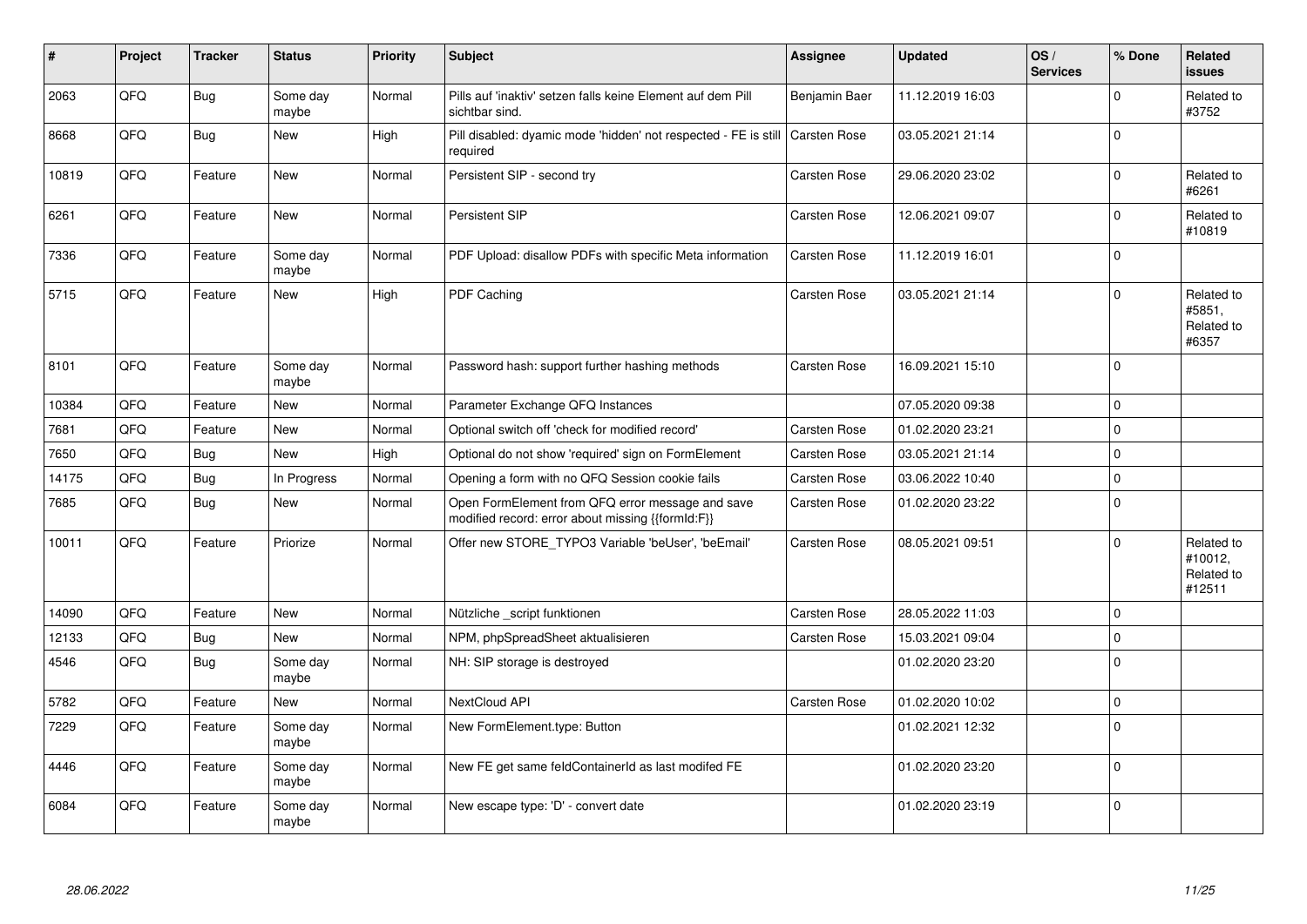| $\sharp$ | Project | <b>Tracker</b> | <b>Status</b>     | <b>Priority</b> | <b>Subject</b>                                                                    | Assignee            | <b>Updated</b>   | OS/<br><b>Services</b> | % Done      | Related<br>issues                                                    |
|----------|---------|----------------|-------------------|-----------------|-----------------------------------------------------------------------------------|---------------------|------------------|------------------------|-------------|----------------------------------------------------------------------|
| 6437     | QFQ     | Feature        | New               | Normal          | Neuer Mode Button bei FormElementen                                               | Carsten Rose        | 01.02.2020 23:21 |                        | $\Omega$    | Related to<br>#9668,<br>Blocked by<br>#9678                          |
| 12023    | QFQ     | Feature        | New               | Normal          | MySQL Stored Precdure: QDECODESPECIALCHAR()                                       | <b>Carsten Rose</b> | 16.02.2021 11:16 |                        | $\mathbf 0$ | Related to<br>#12022                                                 |
| 11667    | QFQ     | <b>Bug</b>     | New               | Normal          | MySQL mariadb-server-10.3: Incorrect datetime value                               | <b>Carsten Rose</b> | 03.05.2021 20:48 |                        | $\mathbf 0$ |                                                                      |
| 9579     | QFQ     | Feature        | Some day<br>maybe | Normal          | Multiform with Process Row                                                        | Carsten Rose        | 11.12.2019 16:01 |                        | $\mathbf 0$ |                                                                      |
| 11695    | QFQ     | Bug            | New               | Normal          | MultiForm required FE Error                                                       | <b>Carsten Rose</b> | 04.12.2020 13:34 |                        | $\mathbf 0$ |                                                                      |
| 5695     | QFQ     | Feature        | In Progress       | Normal          | <b>Multiform</b>                                                                  | <b>Carsten Rose</b> | 02.01.2021 18:38 |                        | $\mathbf 0$ |                                                                      |
| 12325    | QFQ     | Bug            | Priorize          | Normal          | MultiDB form.dblndex not working for report syntax                                | Carsten Rose        | 07.09.2021 13:37 |                        | $\Omega$    | Related to<br>#12145,<br>Related to<br>#12314                        |
| 10714    | QFQ     | Feature        | New               | Normal          | multi Table Form                                                                  | Carsten Rose        | 16.03.2021 18:44 |                        | $\mathbf 0$ |                                                                      |
| 7602     | QFQ     | Feature        | ToDo              | High            | Multi Select: with checkboxes                                                     | Benjamin Baer       | 22.03.2022 09:07 |                        | $\mathbf 0$ |                                                                      |
| 11516    | QFQ     | Feature        | New               | Normal          | Multi Page Form (Previous/Next Buttons)                                           | Carsten Rose        | 16.03.2021 17:52 |                        | $\mathbf 0$ |                                                                      |
| 4365     | QFQ     | Feature        | Some day<br>maybe | Normal          | Multi Language: new way of config                                                 | Carsten Rose        | 01.02.2020 23:20 |                        | $\Omega$    |                                                                      |
| 13332    | QFQ     | <b>Bug</b>     | New               | Normal          | Multi Form: Required Felder werden visuell nicht markiert.                        | <b>Carsten Rose</b> | 19.03.2022 17:47 |                        | $\mathbf 0$ |                                                                      |
| 13331    | QFQ     | <b>Bug</b>     | New               | Normal          | Multi Form: Clear Icon misplaced                                                  | Carsten Rose        | 19.03.2022 17:47 |                        | $\mathbf 0$ |                                                                      |
| 10508    | QFQ     | Bug            | New               | High            | Multi Form broken on Multi DB Instance                                            | <b>Carsten Rose</b> | 03.05.2021 21:12 |                        | $\mathbf 0$ |                                                                      |
| 9706     | QFQ     | Feature        | New               | Normal          | Multi File Upload (hidden template group)                                         | Carsten Rose        | 01.02.2020 23:22 |                        | $\mathbf 0$ | Related to<br>#7521,<br>Related to<br>#5562,<br>Related to<br>#13330 |
| 5459     | QFQ     | <b>Bug</b>     | New               | High            | Multi DB: spread system tables between 'QFQ' and<br>'Data'-DB                     | <b>Carsten Rose</b> | 03.05.2021 21:14 |                        | $\Omega$    | Related to<br>#4720                                                  |
| 10015    | QFQ     | Feature        | Priorize          | Normal          | Monospace in Textarea                                                             | Carsten Rose        | 03.02.2020 13:40 |                        | $\mathbf 0$ |                                                                      |
| 6765     | QFQ     | Feature        | New               | Normal          | Moeglichkeit via QFQ eigene Logs zu schreiben                                     | Carsten Rose        | 01.02.2020 23:21 |                        | 0           |                                                                      |
| 3646     | QFQ     | Feature        | Some day<br>maybe | Normal          | Moeglichkeit HTML Tags in Reports auszugeben (zu<br>enkodieren: htmlspecialchars) |                     | 11.12.2019 16:02 |                        | $\mathbf 0$ | Related to<br>#14320                                                 |
| 4626     | QFQ     | Feature        | Some day<br>maybe | Normal          | Mobile View: 'classBody=qfq-form-right' makes no sense                            |                     | 01.02.2020 23:20 |                        | $\mathbf 0$ |                                                                      |
| 11523    | QFQ     | Feature        | New               | Normal          | Mit dynamic Update erkennen, ob Upload gemacht wurde                              | Carsten Rose        | 13.11.2020 15:07 |                        | $\mathbf 0$ | Related to<br>#9533                                                  |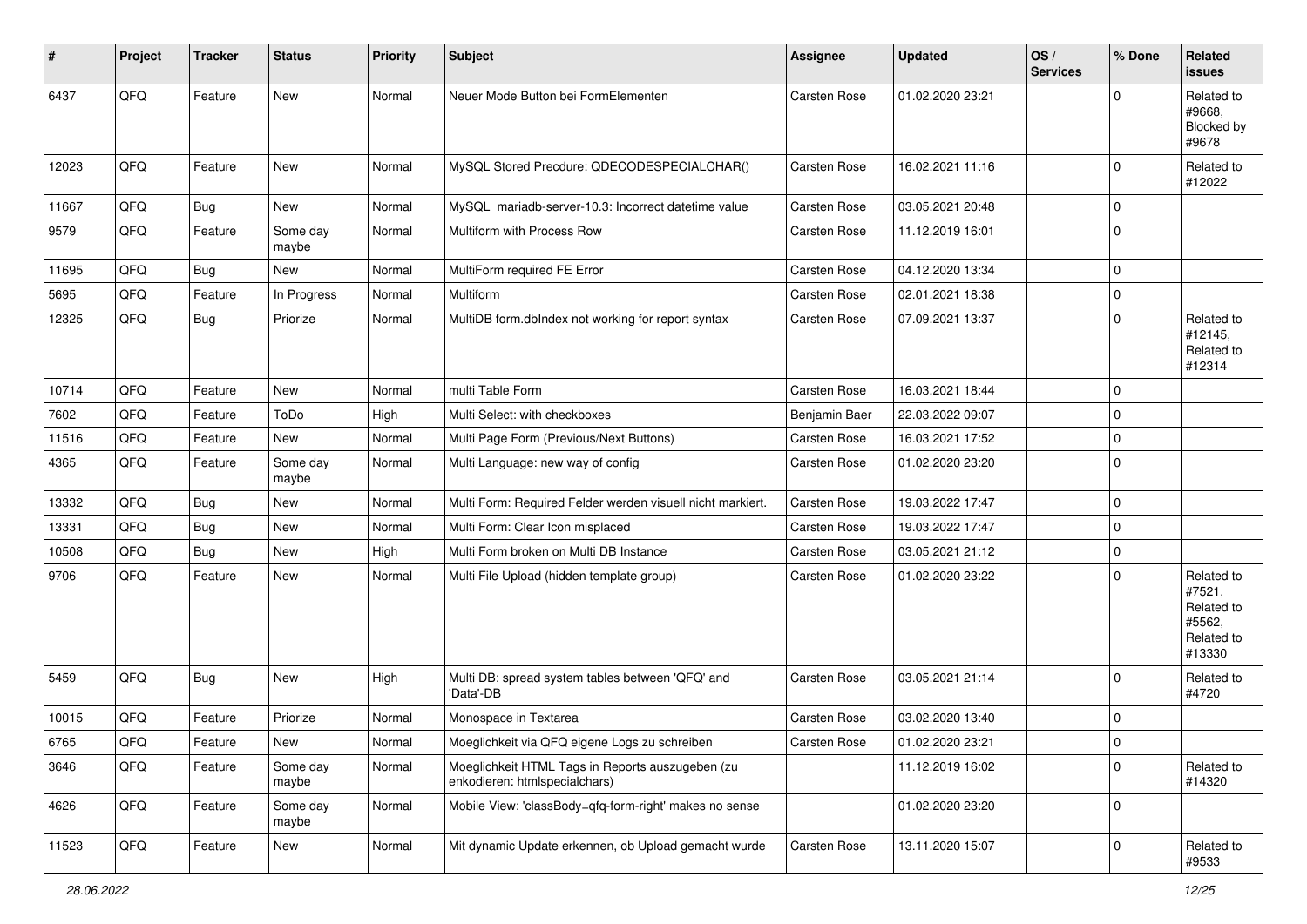| #     | Project | <b>Tracker</b> | <b>Status</b>     | <b>Priority</b> | <b>Subject</b>                                                                                         | <b>Assignee</b>     | <b>Updated</b>   | OS/<br><b>Services</b> | % Done      | Related<br><b>issues</b>                    |
|-------|---------|----------------|-------------------|-----------------|--------------------------------------------------------------------------------------------------------|---------------------|------------------|------------------------|-------------|---------------------------------------------|
| 4027  | QFQ     | Feature        | Some day<br>maybe | Normal          | Missing: orange 'check' / 'bullet'                                                                     |                     | 11.12.2019 16:03 |                        | $\Omega$    |                                             |
| 12039 | QFQ     | Feature        | <b>New</b>        | Normal          | Missing htmlSpecialChar() in pre processing on form submit                                             |                     | 18.02.2021 00:09 |                        | $\Omega$    | Related to<br>#14320                        |
| 7104  | QFQ     | Feature        | Some day<br>maybe | Normal          | Manual: hint about escaping if '\r' appears in mail body                                               |                     | 11.12.2019 16:01 |                        | $\Omega$    |                                             |
| 4440  | QFQ     | Feature        | Some day<br>maybe | Normal          | Manual.rst: explain how to. expand PHP Session to 4h                                                   |                     | 11.12.2019 16:02 |                        | $\Omega$    |                                             |
| 10014 | QFQ     | Feature        | <b>New</b>        | Normal          | Manual.rst: describe behaviour and process order of<br>fillStoreVar, slaveId, sqlBefore,               | Carsten Rose        | 01.02.2020 22:31 |                        | $\Omega$    |                                             |
| 9208  | QFQ     | Feature        | <b>New</b>        | Normal          | Manage 'recent' records                                                                                | Carsten Rose        | 01.02.2020 23:22 |                        | $\mathbf 0$ |                                             |
| 11747 | QFQ     | Feature        | <b>New</b>        | Normal          | Maintenance Page with Redirect                                                                         | Carsten Rose        | 03.05.2021 20:47 |                        | $\Omega$    | Related to<br>#11741                        |
| 2084  | QFQ     | Feature        | Some day<br>maybe | Normal          | Mailto mit encryption: Subrecord                                                                       | Carsten Rose        | 11.12.2019 16:03 |                        | $\Omega$    | Related to<br>#2082                         |
| 5455  | QFQ     | Feature        | Some day<br>maybe | Normal          | Mail Redirects grld abhaengig                                                                          |                     | 01.02.2020 23:20 |                        | $\Omega$    |                                             |
| 4974  | QFQ     | Feature        | Some day<br>maybe | Normal          | Long polling - inform all listening clients of changes                                                 |                     | 11.12.2019 16:02 |                        | $\mathbf 0$ |                                             |
| 3504  | QFQ     | Feature        | <b>New</b>        | Normal          | Logging: welche Action FEs werden wann wie ausgefuehrt                                                 | Carsten Rose        | 01.02.2020 23:21 |                        | $\Omega$    | Related to<br>#5458,<br>Related to<br>#4092 |
| 5852  | QFQ     | Feature        | Some day<br>maybe | Normal          | Logging: mail.log / sql.log - im FE anzeigen und via AJAX<br>aktualisieren                             | Carsten Rose        | 01.02.2020 23:19 |                        | $\Omega$    | Related to<br>#5885                         |
| 2361  | QFQ     | Feature        | <b>New</b>        | Normal          | Logging wer/wann/wo welches Formular aufgerufen hat                                                    | Carsten Rose        | 11.12.2019 16:15 |                        | $\Omega$    | Related to<br>#4432.<br>Related to<br>#7480 |
| 9777  | QFQ     | Feature        | <b>New</b>        | Normal          | Logging QFQ Variables                                                                                  | <b>Carsten Rose</b> | 16.12.2019 17:17 |                        | $\mathbf 0$ |                                             |
| 4439  | QFQ     | Feature        | Some day<br>maybe | Normal          | Log: report all actions fired by an FE Element, incl. the<br>original directive (slaveld, sqllnsert, ) |                     | 01.02.2020 23:20 |                        | $\Omega$    | Related to<br>#4432,<br>Related to<br>#5458 |
| 4433  | QFQ     | Feature        | Some day<br>maybe | Normal          | Log when SIP will be destroyed by QFQ for any (security)<br>reason                                     |                     | 01.02.2020 23:20 |                        | $\Omega$    | Related to<br>#4432,<br>Related to<br>#5458 |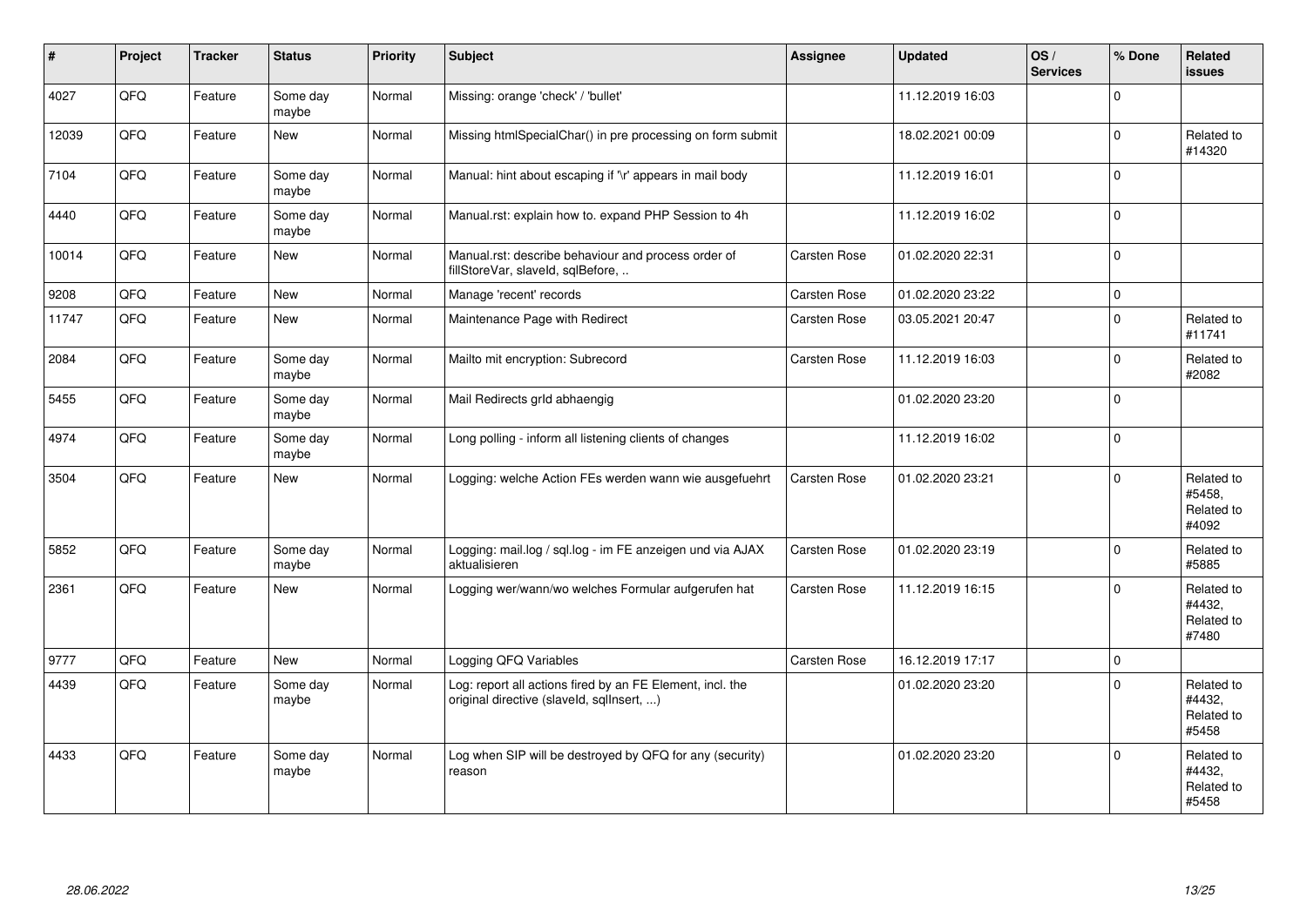| #     | Project | <b>Tracker</b> | <b>Status</b>     | <b>Priority</b> | <b>Subject</b>                                                                         | <b>Assignee</b>     | <b>Updated</b>   | OS/<br><b>Services</b> | % Done      | Related<br>issues                                                      |
|-------|---------|----------------|-------------------|-----------------|----------------------------------------------------------------------------------------|---------------------|------------------|------------------------|-------------|------------------------------------------------------------------------|
| 12490 | QFQ     | Feature        | New               | Normal          | Loading Plugins in QFQ - see what tinymce does. (lazy<br>loading)                      | Benjamin Baer       | 08.06.2022 10:37 |                        | $\Omega$    | Related to<br>#12611,<br>Related to<br>#10013,<br>Related to<br>#7732  |
| 8702  | QFQ     | Feature        | New               | Normal          | Load Record which is locked: missing user info                                         | Carsten Rose        | 11.12.2019 16:16 |                        | $\Omega$    | Related to<br>#9789                                                    |
| 3617  | QFQ     | Feature        | Some day<br>maybe | Normal          | Load javascripts at bottom                                                             |                     | 11.12.2019 16:02 |                        | 0           |                                                                        |
| 10569 | QFQ     | Feature        | Priorize          | Normal          | link blank more safe                                                                   | Enis Nuredini       | 25.03.2022 12:44 |                        | $\mathbf 0$ |                                                                        |
| 6566  | QFQ     | Bug            | Priorize          | Normal          | Link Function 'delete': provided parameter missing on page<br>reload                   | Benjamin Baer       | 03.01.2022 08:08 |                        | $\mathbf 0$ |                                                                        |
| 3457  | QFQ     | Feature        | Some day<br>maybe | Normal          | LDAP: concat multi values to one single entry                                          | Carsten Rose        | 11.12.2019 16:02 |                        | 0           |                                                                        |
| 14371 | QFQ     | Feature        | Priorize          | Normal          | LDAP via REPORT                                                                        | Carsten Rose        | 19.06.2022 16:37 |                        | $\Omega$    |                                                                        |
| 10593 | QFQ     | Feature        | New               | Normal          | label2: text behind input element                                                      | Carsten Rose        | 16.05.2020 10:57 |                        | $\mathbf 0$ |                                                                        |
| 10443 | QFQ     | Feature        | In Progress       | Normal          | Konzept api / live                                                                     | <b>Carsten Rose</b> | 07.05.2020 09:39 |                        | $\mathbf 0$ |                                                                        |
| 1946  | QFQ     | Feature        | Some day<br>maybe | Normal          | Kontrolle ob der ReadOnly Modus bei den<br>Formularelementen korrekt implementiert ist | Carsten Rose        | 11.12.2019 16:03 |                        | $\Omega$    |                                                                        |
| 1510  | QFQ     | Feature        | Some day<br>maybe | Normal          | jquery von google laden, falls das nicht geht lokal                                    |                     | 11.12.2019 16:03 |                        | $\mathbf 0$ |                                                                        |
| 7732  | QFQ     | Feature        | Some day<br>maybe | Normal          | Javascript: Lazy Loading der add on libs                                               | Benjamin Baer       | 08.06.2022 10:38 |                        | $\Omega$    | Related to<br>#12611,<br>Related to<br>#12490,<br>Related to<br>#10013 |
| 4259  | QFQ     | Feature        | Some day<br>maybe | Normal          | Instant trigger a cron job                                                             | Carsten Rose        | 11.12.2019 16:03 |                        | 0           |                                                                        |
| 7522  | QFQ     | Feature        | Priorize          | Normal          | Inserting default index.html to folder (Avoid Apache<br>Indexing)                      | Carsten Rose        | 01.02.2020 10:13 |                        | $\Omega$    |                                                                        |
| 12630 | QFQ     | Feature        | In Progress       | Normal          | Input: date[time]: min / max values                                                    | Enis Nuredini       | 20.06.2022 18:31 |                        | $\mathbf 0$ | Related to<br>#10096,<br>Related to<br>#14302.<br>Related to<br>#14303 |
| 7965  | QFQ     | Feature        | Priorize          | Normal          | Input type 'text' with visual format - currency                                        | Benjamin Baer       | 03.01.2022 07:45 |                        | $\mathbf 0$ |                                                                        |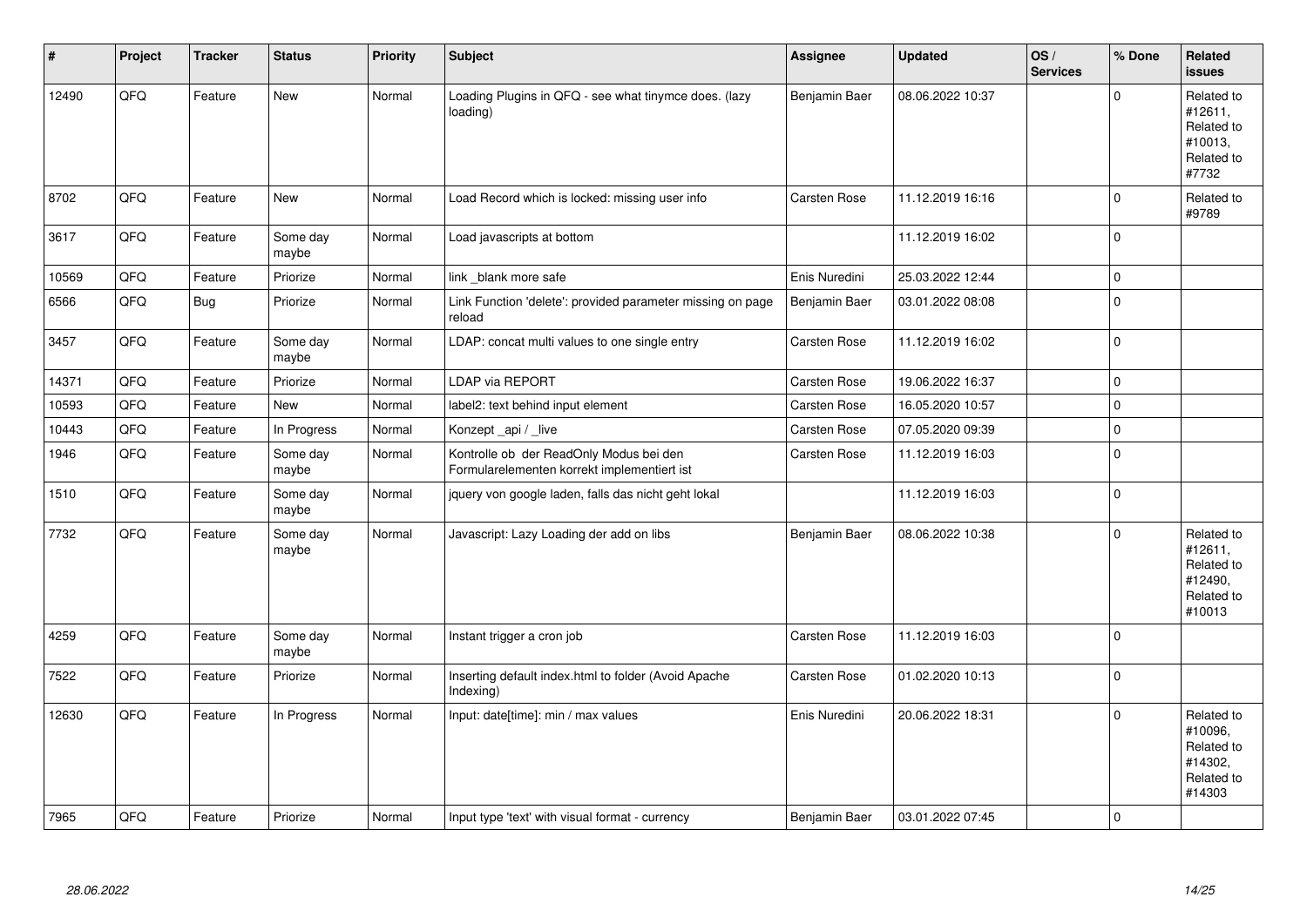| #     | Project | <b>Tracker</b> | <b>Status</b>     | <b>Priority</b> | <b>Subject</b>                                                                                           | <b>Assignee</b>     | <b>Updated</b>   | OS/<br><b>Services</b> | % Done      | Related<br>issues                                                       |
|-------|---------|----------------|-------------------|-----------------|----------------------------------------------------------------------------------------------------------|---------------------|------------------|------------------------|-------------|-------------------------------------------------------------------------|
| 9834  | QFQ     | Bug            | Priorize          | Normal          | Input elements with tag 'disabled' are missing on<br>form-submit: server option 'processReadOnly' broken | <b>Carsten Rose</b> | 07.12.2021 16:43 |                        | $\Omega$    | Related to<br>#9691,<br>Related to<br>#5305, Has<br>duplicate<br>#12331 |
| 11036 | QFQ     | Feature        | Some day<br>maybe | Normal          | inline report editor permissions                                                                         | Carsten Rose        | 16.09.2021 15:09 |                        | $\Omega$    | Related to<br>#11323                                                    |
| 14305 | QFQ     | Bug            | New               | Normal          | Inline Report editing does not create history entries                                                    | Carsten Rose        | 10.06.2022 11:55 |                        | $\mathbf 0$ |                                                                         |
| 2950  | QFQ     | Feature        | Some day<br>maybe | Normal          | Inhalt QFQ Records als File                                                                              |                     | 11.12.2019 16:03 |                        | $\Omega$    |                                                                         |
| 4659  | QFQ     | Bug            | Some day<br>maybe | Normal          | infoButtonExtra                                                                                          | <b>Carsten Rose</b> | 01.02.2020 23:20 |                        | $\Omega$    |                                                                         |
| 14091 | QFQ     | <b>Bug</b>     | New               | Normal          | inconsistent template path for twig                                                                      | <b>Carsten Rose</b> | 19.04.2022 18:36 |                        | $\Omega$    |                                                                         |
| 7453  | QFQ     | Feature        | Some day<br>maybe | Normal          | import / export forms QFQ                                                                                | Carsten Rose        | 16.09.2021 15:10 |                        | $\Omega$    |                                                                         |
| 12513 | QFQ     | Bug            | New               | High            | Implement server side check of maxlength                                                                 | <b>Carsten Rose</b> | 07.12.2021 17:19 |                        | $\Omega$    |                                                                         |
| 7660  | QFQ     | Feature        | New               | Normal          | IMAP: import mails to DB, move / delete mails                                                            | <b>Carsten Rose</b> | 01.02.2020 09:52 |                        | $\mathbf 0$ |                                                                         |
| 8217  | QFQ     | Feature        | New               | Normal          | if-elseif-else construct                                                                                 | Carsten Rose        | 16.03.2021 18:41 |                        | $\Omega$    | Related to<br>#10716                                                    |
| 12480 | QFQ     | Feature        | New               | Normal          | If QFQ upgrade is running, block further request                                                         | Carsten Rose        | 03.05.2021 20:45 |                        | $\mathbf 0$ |                                                                         |
| 11347 | QFQ     | Bug            | Feedback          | Normal          | If Bedingungen funktionieren nicht korrekt                                                               | Christoph Fuchs     | 21.03.2021 20:37 |                        | $\mathbf 0$ |                                                                         |
| 11702 | QFQ     | Feature        | New               | Normal          | HTML Special Char makes no sense for 'allbut' if '&' is<br>forbidden                                     | Carsten Rose        | 07.12.2021 16:35 |                        | $\Omega$    | Related to<br>#5112,<br>Related to<br>#14320                            |
| 9126  | QFQ     | Bug            | Some day<br>maybe | Normal          | hidden Form elements are present in page source                                                          |                     | 02.01.2021 18:41 |                        | $\Omega$    |                                                                         |
| 14283 | QFQ     | Bug            | Priorize          | Normal          | HEIC / HEIF convert doesn't trigger                                                                      | <b>Carsten Rose</b> | 19.06.2022 16:37 |                        | $\mathbf 0$ |                                                                         |
| 10095 | QFQ     | Feature        | Some day<br>maybe | Normal          | Generic Gitlab Integration into QFQ                                                                      | Carsten Rose        | 16.09.2021 15:10 |                        | $\Omega$    |                                                                         |
| 9900  | QFQ     | Feature        | Priorize          | Normal          | Generic API Call: tt-content record >> JSON                                                              | Carsten Rose        | 01.02.2020 10:13 |                        | $\mathbf 0$ |                                                                         |
| 6515  | QFQ     | Feature        | Some day<br>maybe | Normal          | Formular: Felder dynamisch ein/ausblenden                                                                |                     | 11.12.2019 16:02 |                        | O           |                                                                         |
| 9898  | QFQ     | Bug            | Feedback          | Normal          | Formular trotz Timeout gespeichert                                                                       | Benjamin Baer       | 01.02.2020 15:56 |                        | 0           |                                                                         |
| 3570  | QFQ     | Bug            | Some day<br>maybe | High            | Formular mit prmitnew permitEdit=Always wird nicht<br>aufgerufen (ist leer)                              | Carsten Rose        | 03.05.2021 21:14 |                        | $\mathbf 0$ |                                                                         |
| 8891  | QFQ     | <b>Bug</b>     | New               | High            | formSubmitLog: do not log passwords                                                                      | Enis Nuredini       | 25.03.2022 09:06 |                        | 0           |                                                                         |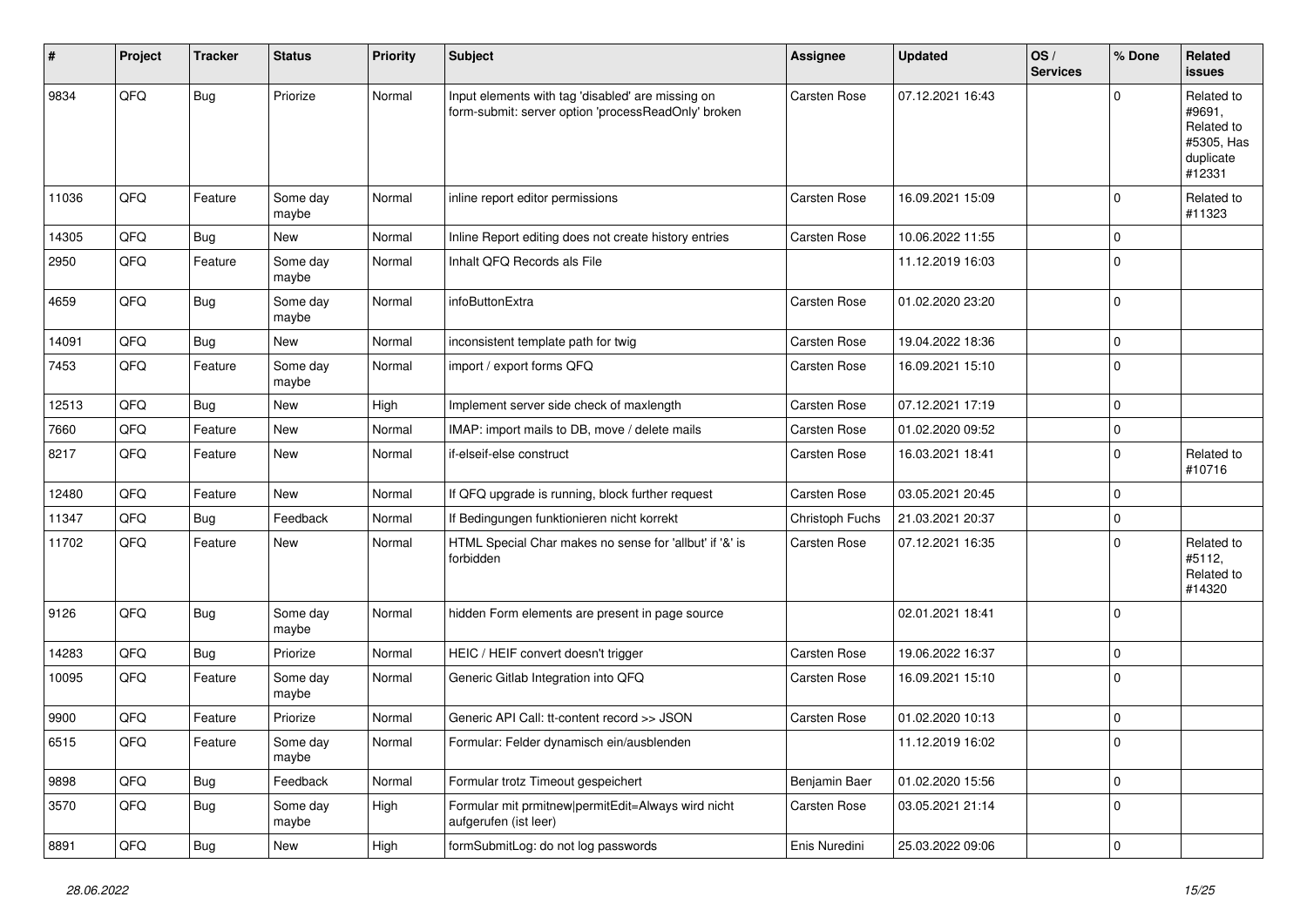| #     | Project | <b>Tracker</b> | <b>Status</b>     | <b>Priority</b> | <b>Subject</b>                                                                                                                      | <b>Assignee</b>     | <b>Updated</b>   | OS/<br><b>Services</b> | % Done      | Related<br>issues         |
|-------|---------|----------------|-------------------|-----------------|-------------------------------------------------------------------------------------------------------------------------------------|---------------------|------------------|------------------------|-------------|---------------------------|
| 6602  | QFQ     | Feature        | <b>New</b>        | Normal          | Formlet: in Report auf Mausklick ein mini-form oeffnen                                                                              | <b>Carsten Rose</b> | 11.12.2019 16:16 |                        | $\Omega$    |                           |
| 9548  | QFQ     | Feature        | Feedback          | High            | FormElement: Pattern mismatch - optional report only on<br>focus lost                                                               | Benjamin Baer       | 03.05.2021 21:14 |                        | $\Omega$    |                           |
| 10322 | QFQ     | <b>Bug</b>     | <b>New</b>        | Normal          | FormElement / Radio: missing column 'enum' >> FE not<br>reported                                                                    | Carsten Rose        | 07.05.2020 09:37 |                        | $\Omega$    |                           |
| 7890  | QFQ     | Bug            | New               | Normal          | FormElement 'required': extraButtonInfo not aligned                                                                                 | Carsten Rose        | 11.06.2021 21:17 |                        | $\Omega$    | Related to<br>#11517      |
| 8034  | QFQ     | Feature        | Priorize          | Normal          | FormElement 'data': 22.22.2222 should not be accepted                                                                               | Carsten Rose        | 01.02.2020 10:13 |                        | $\mathbf 0$ |                           |
| 4008  | QFQ     | Bug            | Some day<br>maybe | Normal          | FormElemen.type=sendmail: wrong 'TO' if 'real<br>name <rea@mail.to>' is used</rea@mail.to>                                          | Carsten Rose        | 11.12.2019 16:03 |                        | $\Omega$    |                           |
| 14395 | QFQ     | Support        | New               | Normal          | FormEditor: Virtual table columns                                                                                                   | Enis Nuredini       | 21.06.2022 16:09 |                        | $\Omega$    |                           |
| 7290  | QFQ     | Feature        | Priorize          | Normal          | FormEditor: title as textarea if LEN(title)>60                                                                                      | Carsten Rose        | 01.02.2020 10:13 |                        | $\Omega$    | Blocked by<br>#7682       |
| 14290 | QFQ     | Feature        | Priorize          | Normal          | FormEditor: Show Table Definition                                                                                                   | Carsten Rose        | 19.06.2022 16:37 |                        | $\Omega$    |                           |
| 8083  | QFQ     | <b>Bug</b>     | <b>New</b>        | High            | FormEditor: primary table list does not respect<br>'indexDb={{indexData:Y}}'                                                        | Carsten Rose        | 03.05.2021 21:14 |                        | $\Omega$    | Has<br>duplicate<br>#6678 |
| 3350  | QFQ     | Feature        | Some day<br>maybe | Normal          | FormEditor: Hilfetext hinter 'checktype'                                                                                            | Carsten Rose        | 11.12.2019 16:02 |                        | $\Omega$    |                           |
| 9537  | QFQ     | Feature        | <b>New</b>        | Normal          | FormEditor: Edit fieldset in FrontEnd                                                                                               | Carsten Rose        | 01.02.2020 23:22 |                        | $\Omega$    |                           |
| 3877  | QFQ     | Feature        | Some day<br>maybe | Normal          | FormEditor: die Felder die aktuell nicht gebraucht werden<br>nur auf readonly/disabled setzen (nicht ausblenden > das<br>irritiert. | Carsten Rose        | 11.12.2019 16:03 |                        | $\Omega$    |                           |
| 6998  | QFQ     | Feature        | Priorize          | Normal          | Form: with debug=on show column information as tooltip of<br>column label                                                           | <b>Carsten Rose</b> | 01.02.2020 10:13 |                        | $\Omega$    |                           |
| 7278  | QFQ     | Feature        | Some day<br>maybe | Normal          | Form: Wert vordefinieren der immer gesetzt wird                                                                                     |                     | 02.05.2021 09:27 |                        | $\Omega$    |                           |
| 12468 | QFQ     | Bug            | <b>New</b>        | Urgent          | Form: update Form.title after save                                                                                                  | Carsten Rose        | 03.05.2021 21:12 |                        | $\Omega$    |                           |
| 12156 | QFQ     | Feature        | <b>New</b>        | Normal          | Form: Optional disable 'leave page'                                                                                                 |                     | 03.05.2021 20:45 |                        | $\Omega$    |                           |
| 4443  | QFQ     | Feature        | Some day<br>maybe | Normal          | Form: multiple secondary tables                                                                                                     |                     | 01.02.2020 23:20 |                        | $\Omega$    |                           |
| 6289  | QFQ     | Feature        | <b>New</b>        | Normal          | Form: Log                                                                                                                           | Carsten Rose        | 01.02.2020 23:21 |                        | $\Omega$    |                           |
| 3708  | QFQ     | Feature        | Some day<br>maybe | Normal          | Form: input - 'specialchars', 'none'  gewisse tags<br>erlauben, andere verbieten                                                    | Carsten Rose        | 11.12.2019 16:02 |                        | $\Omega$    | Related to<br>#14320      |
| 9773  | QFQ     | Bug            | <b>New</b>        | Normal          | form.parameter.formModeGlobal=requiredOff                                                                                           | Carsten Rose        | 01.02.2020 15:56 |                        | $\Omega$    |                           |
| 9668  | QFQ     | Feature        | Priorize          | Normal          | Form.mode: rename 'hidden' to 'hide'                                                                                                | Carsten Rose        | 05.05.2021 22:14 |                        | $\Omega$    | Related to<br>#6437       |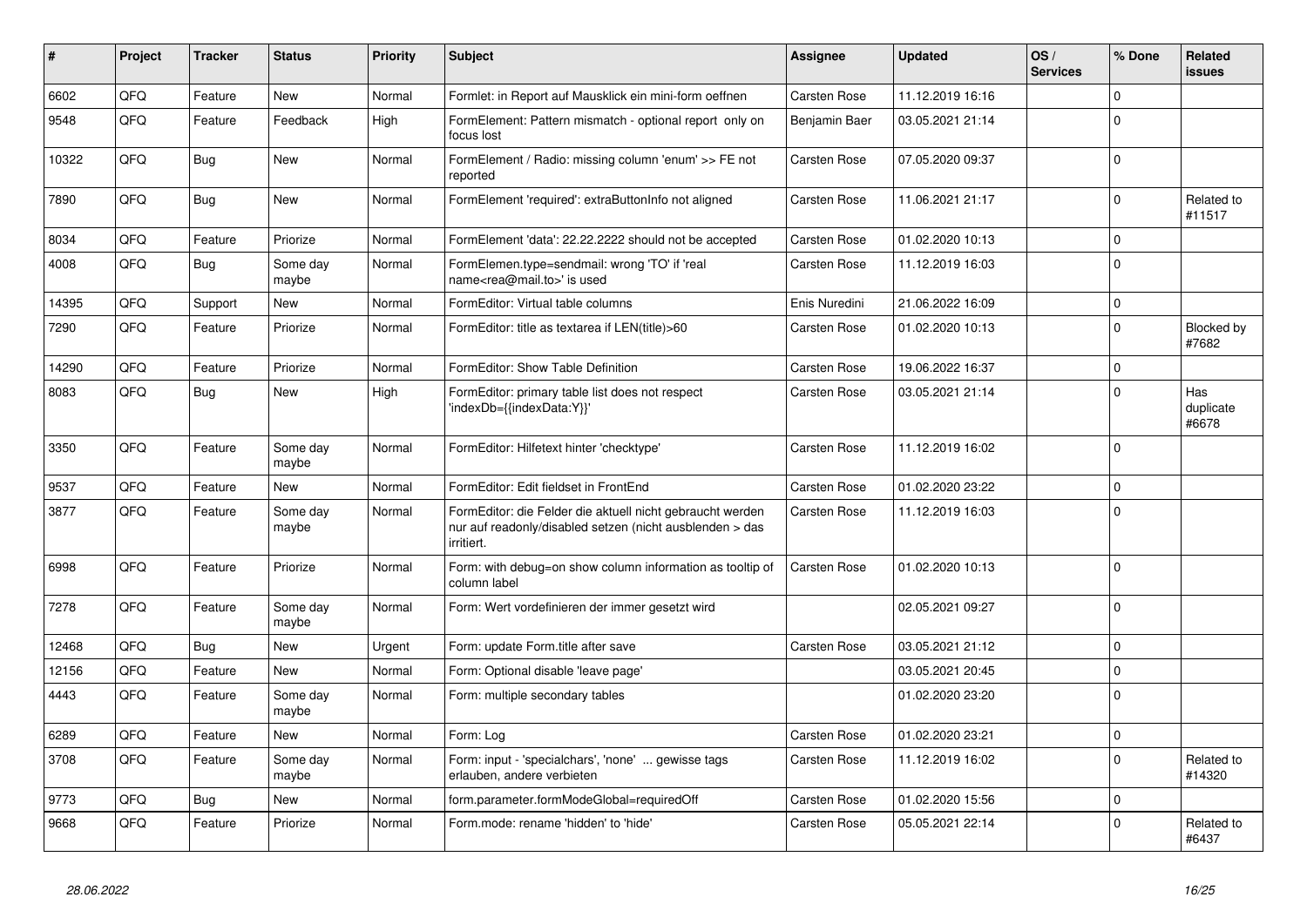| $\sharp$ | Project | <b>Tracker</b> | <b>Status</b>     | <b>Priority</b> | <b>Subject</b>                                                                                                                                           | <b>Assignee</b>     | <b>Updated</b>   | OS/<br><b>Services</b> | % Done      | Related<br><b>issues</b>                                                    |
|----------|---------|----------------|-------------------|-----------------|----------------------------------------------------------------------------------------------------------------------------------------------------------|---------------------|------------------|------------------------|-------------|-----------------------------------------------------------------------------|
| 12581    | QFQ     | Bug            | New               | Normal          | Form.forward=close: Record 'new' in new browser tab ><br>save (& close) >> Form is not reloaded with new created<br>record id and stays in mode=new      | Carsten Rose        | 19.03.2022 17:48 |                        | $\Omega$    |                                                                             |
| 5983     | QFQ     | Feature        | Some day<br>maybe | Normal          | Form Submit (save & update): normalize date/-time FE                                                                                                     | Carsten Rose        | 01.02.2020 23:19 |                        | 0           |                                                                             |
| 14245    | QFQ     | Bug            | New               | Normal          | Form Save Btn bleibt disabled wenn Datumsfeld über<br>Datepicker geändert                                                                                | Enis Nuredini       | 27.05.2022 13:45 |                        | $\mathbf 0$ | Related to<br>#13689                                                        |
| 5557     | QFQ     | <b>Bug</b>     | Some day<br>maybe | Normal          | Form load: STORE_RECORD filled, but should be empty                                                                                                      | Carsten Rose        | 01.02.2020 23:19 |                        | $\Omega$    |                                                                             |
| 14322    | QFQ     | Bug            | New               | Normal          | Form Load: by default no scroll (save & close should be<br>visible)                                                                                      | Enis Nuredini       | 15.06.2022 14:12 |                        | $\mathbf 0$ | Related to<br>#14321,<br>Related to<br>#6232                                |
| 12315    | QFQ     | Feature        | Some day<br>maybe | Normal          | Form History (Diffs) / Backups                                                                                                                           | Carsten Rose        | 16.09.2021 15:10 |                        | $\Omega$    |                                                                             |
| 11322    | QFQ     | Feature        | Some day<br>maybe | Normal          | Form Element JSON - (multiline parameter field)                                                                                                          | Carsten Rose        | 16.09.2021 15:10 |                        | 0           |                                                                             |
| 4756     | QFQ     | Bug            | New               | Normal          | Form dirty even nothing changes                                                                                                                          | Carsten Rose        | 11.12.2019 16:16 |                        | $\mathbf 0$ |                                                                             |
| 9602     | QFQ     | Feature        | New               | Normal          | Form definition as JSON                                                                                                                                  | Carsten Rose        | 01.02.2020 23:21 |                        | $\Omega$    | Related to<br>#9600                                                         |
| 12262    | QFQ     | Feature        | ToDo              | Normal          | Form buttons on top: more customable                                                                                                                     | Enis Nuredini       | 17.06.2022 10:44 |                        | $\Omega$    | Related to<br>#13945, Has<br>duplicate<br>#4046, Has<br>duplicate<br>#10080 |
| 11716    | QFQ     | Feature        | New               | Normal          | Form an beliebiger Stelle im Report anzeigen                                                                                                             |                     | 09.12.2020 09:47 |                        | $\mathbf 0$ |                                                                             |
| 10763    | QFQ     | Feature        | New               | Normal          | form accessed and submitted despite logout?                                                                                                              |                     | 16.06.2020 11:43 |                        | $\Omega$    |                                                                             |
| 8336     | QFQ     | Feature        | New               | Normal          | Form > modified > Close New: a) Optional disable popup, b)<br>custom text, c) mode on save: close stay                                                   | <b>Carsten Rose</b> | 01.02.2020 23:22 |                        | $\mathbf 0$ | Related to<br>#8335                                                         |
| 3878     | QFQ     | Feature        | Some day<br>maybe | Normal          | Form 'FormElement': Spalte 'name' typeAhead mit<br>Spaltennamen der Primarytable.                                                                        |                     | 11.12.2019 16:03 |                        | 0           |                                                                             |
| 3879     | QFQ     | Feature        | Some day<br>maybe | Normal          | Form 'FormElement': Beim Feld 'name' rechts in der Notiz<br>einen Link einblenden - a) aktuelle Definition anzeigen, b)<br>Spalte in der Tabelle anlegen |                     | 11.12.2019 16:03 |                        | $\mathbf 0$ |                                                                             |
| 3880     | QFQ     | Feature        | Some day<br>maybe | Normal          | Form 'Form': anlegen einer Tabelle                                                                                                                       |                     | 14.01.2021 10:12 |                        | $\mathbf 0$ |                                                                             |
| 13716    | QFQ     | <b>Bug</b>     | New               | High            | Firefox ask to store username/password                                                                                                                   | Enis Nuredini       | 30.05.2022 09:31 |                        | $\mathbf 0$ | Related to<br>#13827                                                        |
| 5923     | QFQ     | Feature        | Some day<br>maybe | Normal          | fillStoreSystemBySqlLate                                                                                                                                 |                     | 01.02.2020 23:19 |                        | 0           |                                                                             |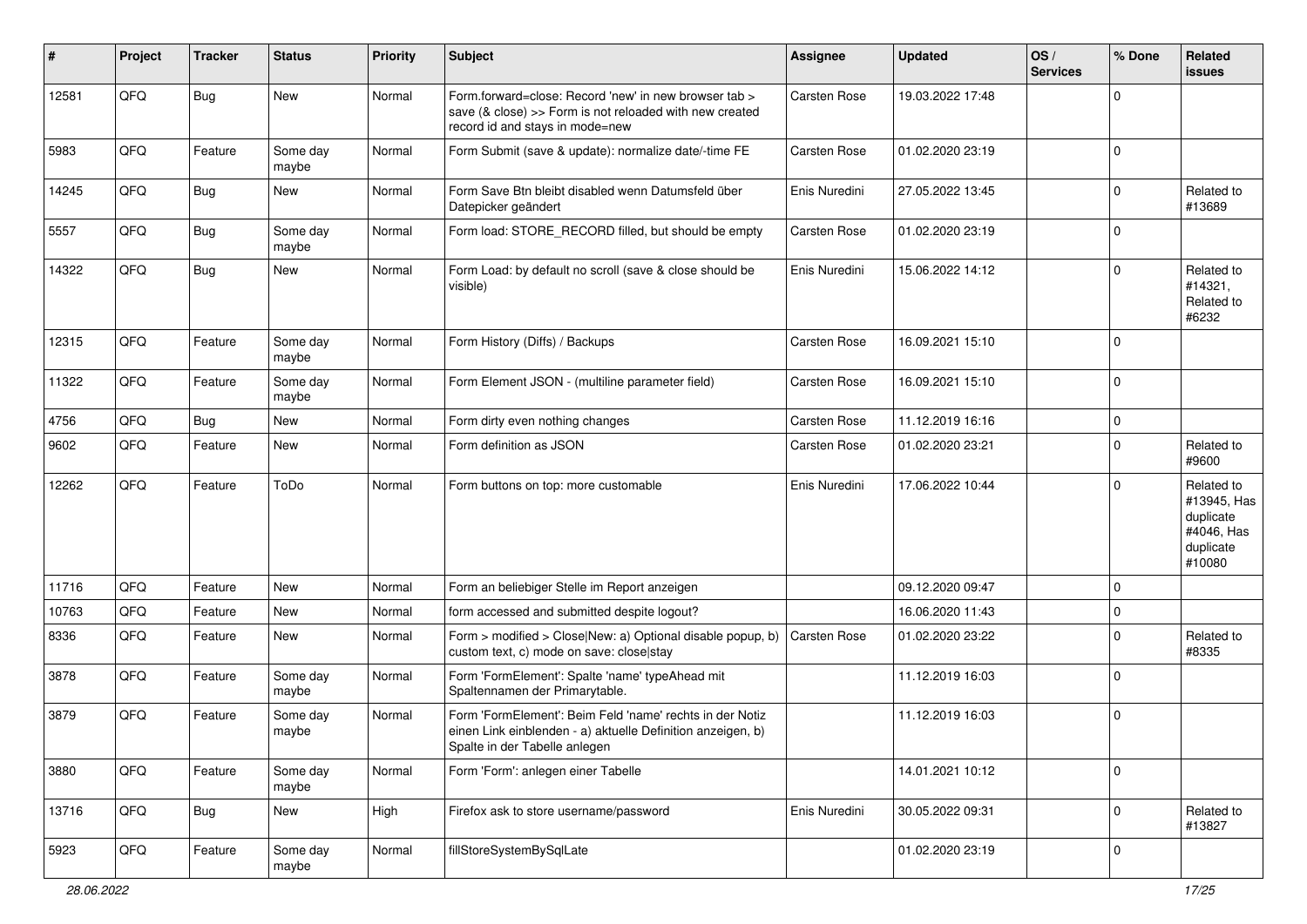| #     | Project | <b>Tracker</b> | <b>Status</b>     | <b>Priority</b> | <b>Subject</b>                                                                                                       | <b>Assignee</b>     | <b>Updated</b>   | OS/<br><b>Services</b> | % Done         | Related<br><b>issues</b>                     |
|-------|---------|----------------|-------------------|-----------------|----------------------------------------------------------------------------------------------------------------------|---------------------|------------------|------------------------|----------------|----------------------------------------------|
| 6462  | QFQ     | Bug            | <b>New</b>        | Normal          | File Upload: Nutzlose Fehlermeldung wenn Datei zu gross                                                              | <b>Carsten Rose</b> | 01.02.2020 23:21 |                        | $\Omega$       | Related to<br>#6139                          |
| 10003 | QFQ     | Feature        | Priorize          | Normal          | fieldset: stronger visualize group                                                                                   | Benjamin Baer       | 12.02.2020 08:13 |                        | $\Omega$       |                                              |
| 4413  | QFQ     | Feature        | New               | Normal          | fieldset: show/hidden, modeSql, dynamicUpdate                                                                        | Carsten Rose        | 09.02.2022 15:19 |                        | $\mathbf 0$    |                                              |
| 4872  | QFQ     | Feature        | Some day<br>maybe | Normal          | Fields of Typo3 page available in STORE_TYPO3                                                                        | Carsten Rose        | 01.02.2020 23:19 |                        | 0              |                                              |
| 10937 | QFQ     | Bug            | New               | Normal          | Fehler mit abhängigen Select- Feldern beim Positionieren                                                             | Carsten Rose        | 12.11.2020 23:45 |                        | $\Omega$       |                                              |
| 7920  | QFQ     | Feature        | New               | Normal          | FE: Syntax Highlight, Zeinlenumbruch                                                                                 | Carsten Rose        | 01.02.2020 10:03 |                        | 0              |                                              |
| 7512  | QFQ     | <b>Bug</b>     | New               | Normal          | FE: inputType=number >> 'pattern' is not respected                                                                   | Carsten Rose        | 01.02.2020 23:22 |                        | $\mathbf 0$    |                                              |
| 4444  | QFQ     | Feature        | Some day<br>maybe | Normal          | FE.type=upload: detect mime type                                                                                     |                     | 11.12.2019 16:02 |                        | $\Omega$       | Related to<br>#4303                          |
| 9533  | QFQ     | Bug            | New               | Normal          | FE.type=upload: Check in 'beforeSave' if upload is given                                                             | Carsten Rose        | 01.02.2020 23:22 |                        | $\Omega$       | Related to<br>#11523                         |
| 9534  | QFQ     | <b>Bug</b>     | Priorize          | Urgent          | FE.type=upload: 'Unknown Mode: ID"                                                                                   | Carsten Rose        | 03.05.2021 21:14 |                        | $\Omega$       | Related to<br>#9532                          |
| 8037  | QFQ     | <b>Bug</b>     | Priorize          | Normal          | FE.type=upload (advanced mode): {{slaveld:V}} missing<br>during dynamic update                                       | Carsten Rose        | 01.02.2020 10:13 |                        | $\Omega$       |                                              |
| 9347  | QFQ     | Bug            | <b>New</b>        | High            | FE.type=upload with dynamic show/hidden: required not<br>detected                                                    | Carsten Rose        | 12.06.2021 10:40 |                        | $\Omega$       | Related to<br>#5305.<br>Related to<br>#12398 |
| 12162 | QFQ     | Feature        | New               | Normal          | FE.type=sendmail: personalized mailing (several mails) via<br>template                                               | Carsten Rose        | 03.05.2021 20:45 |                        | $\overline{0}$ |                                              |
| 10082 | QFQ     | <b>Bug</b>     | <b>New</b>        | Normal          | FE.type=SELECT - 'sanatize' Class                                                                                    | Carsten Rose        | 07.05.2020 09:36 |                        | $\Omega$       | Related to<br>#10081                         |
| 7899  | QFQ     | Bug            | <b>New</b>        | High            | Fe.type=password / retype / required: always complain<br>about missing value                                         | Carsten Rose        | 03.05.2021 21:14 |                        | $\Omega$       |                                              |
| 5877  | QFQ     | <b>Bug</b>     | Some day<br>maybe | Normal          | FE.type=note:bsColumn strange behaviour                                                                              |                     | 01.02.2020 23:19 |                        | $\Omega$       |                                              |
| 9317  | QFQ     | <b>Bug</b>     | New               | Normal          | FE.type=note: with dynamic show/hidden an empty label<br>causes trouble                                              | Carsten Rose        | 01.02.2020 23:22 |                        | $\Omega$       |                                              |
| 8049  | QFQ     | <b>Bug</b>     | New               | Normal          | FE.type=note, column 'value': text moves some pixel to top<br>after save                                             | Carsten Rose        | 01.02.2020 23:22 |                        | $\Omega$       |                                              |
| 5559  | QFQ     | Bug            | New               | Normal          | FE.type = Upload: 'accept' might contain variables                                                                   | Carsten Rose        | 11.05.2020 21:23 |                        | $\mathbf 0$    |                                              |
| 5021  | QFQ     | <b>Bug</b>     | Some day<br>maybe | Normal          | FE.typ=extra - during save displays error 'datum2' already<br>filled in STORE_SIP - the value is stored nevertheless | Carsten Rose        | 01.02.2020 23:19 |                        | $\Omega$       | Related to<br>#3875                          |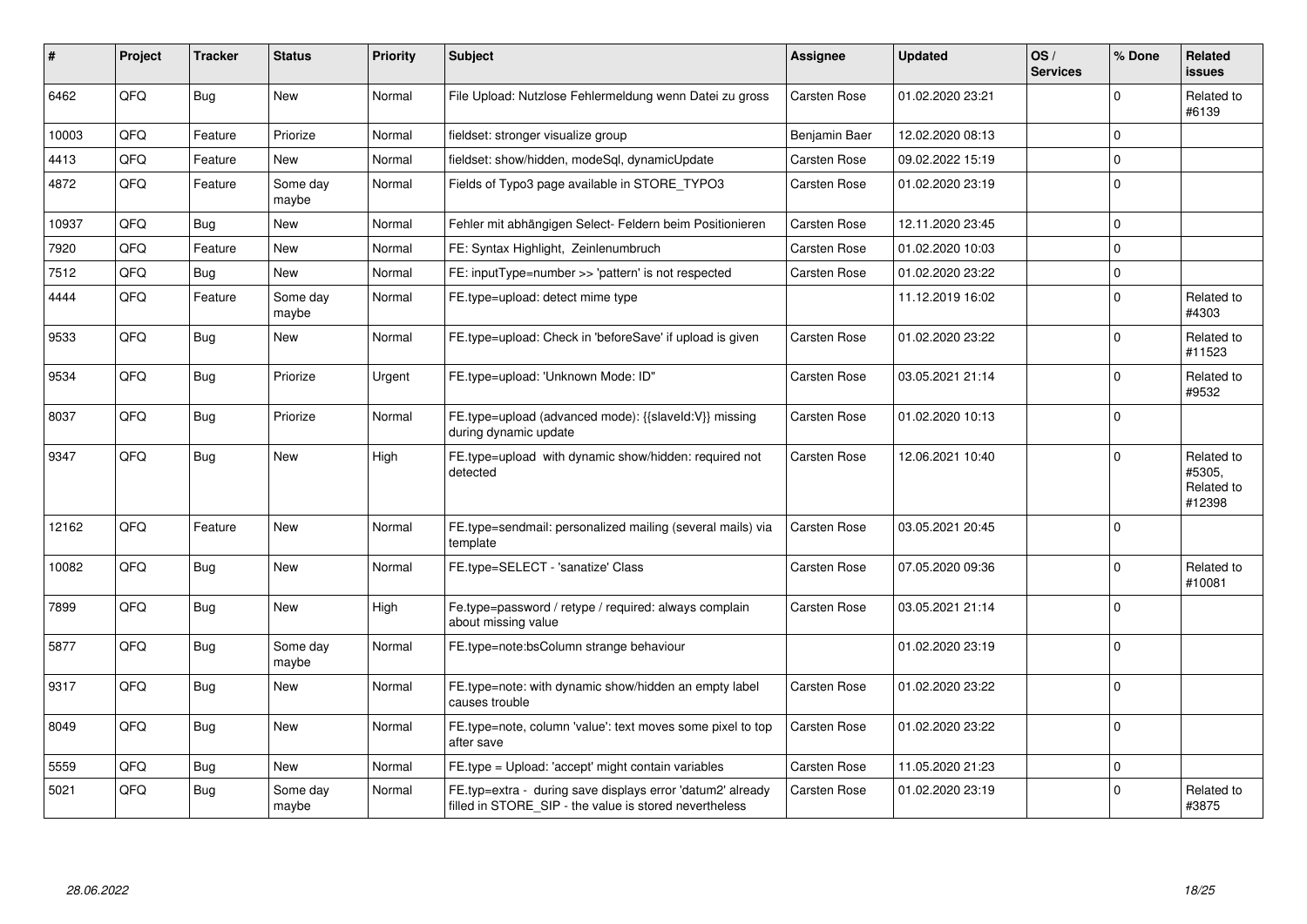| #     | Project | <b>Tracker</b> | <b>Status</b>     | <b>Priority</b> | <b>Subject</b>                                                                            | <b>Assignee</b> | <b>Updated</b>   | OS/<br><b>Services</b> | % Done         | Related<br><b>issues</b>                                              |
|-------|---------|----------------|-------------------|-----------------|-------------------------------------------------------------------------------------------|-----------------|------------------|------------------------|----------------|-----------------------------------------------------------------------|
| 10013 | QFQ     | Feature        | Some day<br>maybe | Normal          | FE.typ=editor: CodeMirror                                                                 | Carsten Rose    | 08.06.2022 10:37 |                        | $\Omega$       | Related to<br>#12611,<br>Related to<br>#12490.<br>Related to<br>#7732 |
| 8277  | QFQ     | Feature        | Priorize          | Normal          | fe.parameter.default=                                                                     | Carsten Rose    | 01.02.2020 23:17 |                        | $\Omega$       | Related to<br>#8113                                                   |
| 7656  | QFQ     | <b>Bug</b>     | Priorize          | Normal          | FE with required, 'pattern' and 'extraButtonLock': always<br>complain about missing value | Carsten Rose    | 01.02.2020 10:13 |                        | $\Omega$       |                                                                       |
| 4536  | QFQ     | Feature        | Some day<br>maybe | Normal          | FE upload: problem with delete if mutliple uploads an<br>FE.name="                        |                 | 01.02.2020 23:20 |                        | $\Omega$       |                                                                       |
| 3547  | QFQ     | Bug            | New               | Normal          | FE of type 'note' causes writing of empty fields.                                         | Carsten Rose    | 01.02.2020 23:21 |                        | $\Omega$       |                                                                       |
| 12040 | QFQ     | Bug            | <b>New</b>        | Normal          | FE Mode 'hidden' für zwei FEs auf einer Zeile                                             | Carsten Rose    | 18.02.2021 10:13 |                        | $\Omega$       |                                                                       |
| 3415  | QFQ     | Feature        | Some day<br>maybe | Normal          | FE Login Box Templatefile                                                                 | Benjamin Baer   | 11.12.2019 16:02 |                        | $\Omega$       |                                                                       |
| 3750  | QFQ     | Bug            | Some day<br>maybe | Normal          | FE in a row: if one violates check, all are red                                           | Carsten Rose    | 11.12.2019 16:03 |                        | 0              |                                                                       |
| 9531  | QFQ     | Bug            | New               | High            | FE File: Dynamic Update / modeSql / required detected<br>even it not set                  | Carsten Rose    | 11.06.2021 20:32 |                        | $\mathbf 0$    | Related to<br>#12398                                                  |
| 7812  | QFQ     | Feature        | New               | Normal          | FE 'Subrecord' - new option 'subrecordShowFilter',<br>'subrecordPaging'                   | Carsten Rose    | 01.02.2020 23:22 |                        | $\overline{0}$ |                                                                       |
| 9352  | QFQ     | Feature        | <b>New</b>        | Normal          | FE 'Native' fire slaveld, sqlAfter, sqlIns                                                | Carsten Rose    | 01.02.2020 23:22 |                        | $\mathbf 0$    |                                                                       |
| 8584  | QFQ     | Feature        | Priorize          | Normal          | FE 'Action' - never assign to Container (except Template<br>Group)                        | Carsten Rose    | 01.02.2020 10:13 |                        | $\Omega$       |                                                                       |
| 9862  | QFQ     | Bug            | Priorize          | Normal          | Failed writing to sql mail qfq.log should throw an exception                              | Carsten Rose    | 01.02.2020 10:13 |                        | $\mathbf 0$    |                                                                       |
| 6801  | QFQ     | Feature        | Priorize          | Normal          | Fabric: Maximize / Fulllscreen                                                            | Benjamin Baer   | 21.03.2022 09:56 |                        | $\mathbf 0$    |                                                                       |
| 5024  | QFQ     | Feature        | Some day<br>maybe | Normal          | Fabric: Generate PDF with edits                                                           | Benjamin Baer   | 01.02.2020 23:20 |                        | $\Omega$       | Related to<br>#10704                                                  |
| 6972  | QFQ     | Feature        | Some day<br>maybe | Normal          | Fabric Clipboard / cross browser tab                                                      | Benjamin Baer   | 01.02.2020 23:21 |                        | $\Omega$       |                                                                       |
| 8719  | QFQ     | Feature        | <b>New</b>        | Normal          | extraButtonLock: add support for 0/1                                                      | Carsten Rose    | 01.02.2020 23:22 |                        | $\mathbf 0$    |                                                                       |
| 4528  | QFQ     | Bug            | Some day<br>maybe | Normal          | extraButtonLock mit SQLAhead Bug                                                          | Carsten Rose    | 01.02.2020 23:19 |                        | $\mathbf 0$    |                                                                       |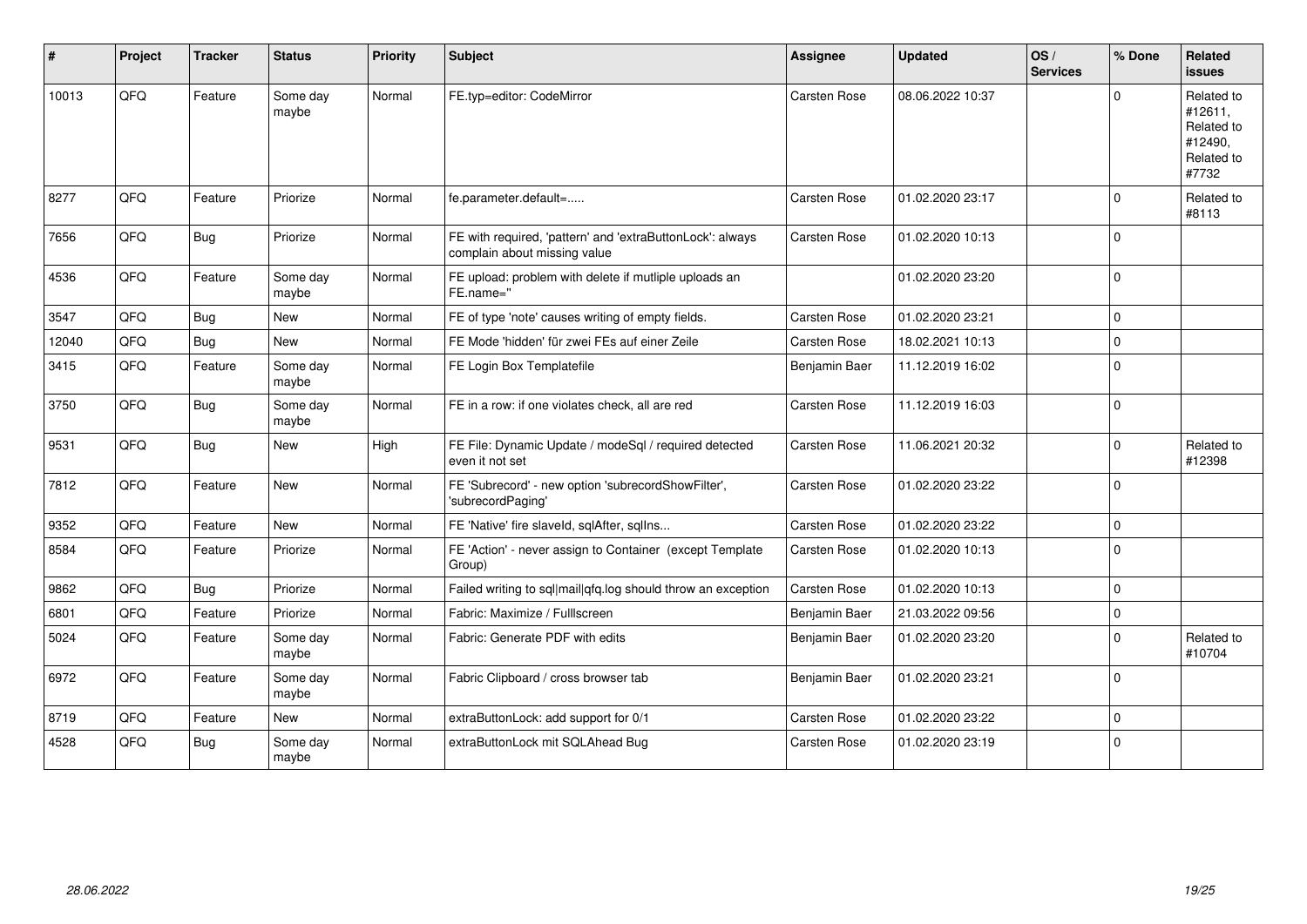| ∦     | Project | <b>Tracker</b> | <b>Status</b>     | <b>Priority</b> | <b>Subject</b>                                                                                                          | <b>Assignee</b>     | <b>Updated</b>   | OS/<br><b>Services</b> | % Done       | Related<br>issues                                                                                                              |
|-------|---------|----------------|-------------------|-----------------|-------------------------------------------------------------------------------------------------------------------------|---------------------|------------------|------------------------|--------------|--------------------------------------------------------------------------------------------------------------------------------|
| 11517 | QFQ     | Bug            | In Progress       | Normal          | extraButtonInfo Broken for multiple FormElements                                                                        | Carsten Rose        | 12.05.2022 13:12 |                        | $\Omega$     | Related to<br>#7890,<br>Related to<br>#3811, Has<br>duplicate<br>#10905, Has<br>duplicate<br>#10553, Has<br>duplicate<br>#6779 |
| 14185 | QFQ     | Feature        | <b>New</b>        | Normal          | External/Autocron.php - better suitable directory                                                                       | Support: System     | 28.05.2022 11:03 |                        | $\Omega$     |                                                                                                                                |
| 11217 | QFQ     | Feature        | Some day<br>maybe | Normal          | <b>Extend Script Functionality</b>                                                                                      | Carsten Rose        | 16.09.2021 15:10 |                        | $\Omega$     |                                                                                                                                |
| 3900  | QFQ     | Feature        | Some day<br>maybe | Normal          | Extend documentation of 'Copy / Paste'                                                                                  | Carsten Rose        | 11.12.2019 16:03 |                        | $\Omega$     | Related to<br>#3899                                                                                                            |
| 6594  | QFQ     | Feature        | New               | Normal          | Excel: on download, check if there is a valid sip                                                                       | <b>Carsten Rose</b> | 01.02.2020 23:21 |                        | $\mathbf{0}$ |                                                                                                                                |
| 12024 | QFQ     | Feature        | New               | Normal          | Excel Export: text columns by default decode<br>htmlspeciachar()                                                        | Carsten Rose        | 17.02.2021 23:55 |                        | $\mathbf 0$  | Related to<br>#12022                                                                                                           |
| 10976 | QFQ     | Feature        | New               | Normal          | Excel Export Verbesserungen                                                                                             | Carsten Rose        | 06.08.2020 10:56 |                        | $\mathbf 0$  |                                                                                                                                |
| 10324 | QFQ     | Bug            | New               | Normal          | Excel Export mit Template funktioniert nur, wenn Template<br>vor uid kommt                                              |                     | 30.03.2020 11:20 |                        | $\Omega$     | Related to<br>#10257                                                                                                           |
| 10874 | QFQ     | Feature        | <b>New</b>        | Normal          | Erstellen eines Foreign Keys in der Tabelle "FormElement"                                                               |                     | 13.07.2020 10:11 |                        | $\Omega$     |                                                                                                                                |
| 4328  | QFQ     | Bug            | Some day<br>maybe | Normal          | Error Message: Show FE name/number on problems in FE                                                                    | Carsten Rose        | 01.02.2020 23:20 |                        | $\Omega$     |                                                                                                                                |
| 4330  | QFQ     | Feature        | Some day<br>maybe | Normal          | Error Message: report missing {{ / }} in sqlUpdate, sqlInsert,<br>sqlDelete, sqlAfter, sqlBefore in FE action elements. | Carsten Rose        | 01.02.2020 23:20 |                        | $\Omega$     |                                                                                                                                |
| 9128  | QFQ     | Feature        | New               | Normal          | Error Message: not replaced variables- a) replace back to<br>'{{', b) underline                                         | <b>Carsten Rose</b> | 01.02.2020 23:22 |                        | $\Omega$     | Related to<br>#9129                                                                                                            |
| 9127  | QFQ     | Bug            | New               | Normal          | Error Message: change 'roll over' color - text not readable                                                             | <b>Carsten Rose</b> | 01.02.2020 23:22 |                        | $\mathbf 0$  |                                                                                                                                |
| 6912  | QFQ     | Bug            | New               | Normal          | error Message Var 'deadline' already set in SIP - in Form<br>with FE.value={{deadline:R:::{{deadlinePeriod:Y}}}}        | Carsten Rose        | 01.02.2020 23:21 |                        | $\Omega$     |                                                                                                                                |
| 5132  | QFQ     | Feature        | Some day<br>maybe | Normal          | Error Message sendmail missing attachment: more details                                                                 | Carsten Rose        | 01.02.2020 23:19 |                        | $\Omega$     |                                                                                                                                |
| 7547  | QFQ     | Bug            | <b>New</b>        | Normal          | Error Message in afterSave: wrong parameter column<br>reported                                                          | Carsten Rose        | 01.02.2020 23:22 |                        | $\Omega$     |                                                                                                                                |
| 6677  | QFQ     | Bug            | <b>New</b>        | Normal          | Error message FE Action Element: no/wrong FE reference<br>who cause the problem.                                        | Carsten Rose        | 01.02.2020 23:21 |                        | $\mathbf 0$  |                                                                                                                                |
| 9013  | QFQ     | Bug            | <b>New</b>        | Normal          | Error in Twig template not handled                                                                                      | <b>Carsten Rose</b> | 20.10.2021 13:43 |                        | $\mathbf 0$  |                                                                                                                                |
| 12066 | QFQ     | Bug            | New               | High            | enterAsSubmit: Forward wird nicht ausgeführt                                                                            | Enis Nuredini       | 29.05.2022 09:23 |                        | $\mathbf 0$  |                                                                                                                                |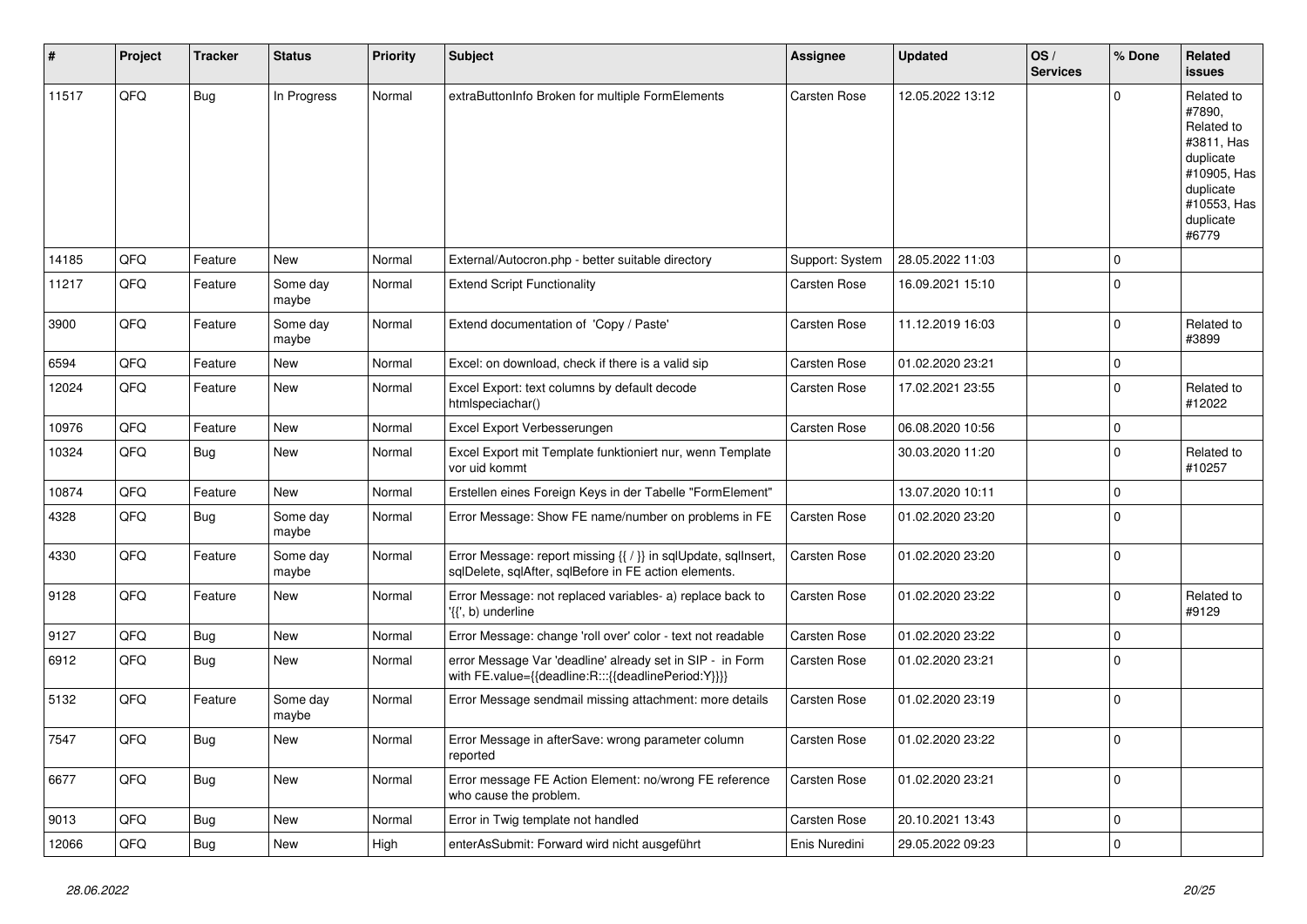| ∦     | Project | <b>Tracker</b> | <b>Status</b>     | <b>Priority</b> | <b>Subject</b>                                                       | Assignee            | <b>Updated</b>   | OS/<br><b>Services</b> | % Done      | Related<br><b>issues</b>                         |
|-------|---------|----------------|-------------------|-----------------|----------------------------------------------------------------------|---------------------|------------------|------------------------|-------------|--------------------------------------------------|
| 13689 | QFQ     | Bug            | <b>New</b>        | Normal          | Enter auf Eingabefeld mit ungültigem Wert führt zu blurry<br>Seite   | Enis Nuredini       | 28.05.2022 10:53 |                        | $\Omega$    | Related to<br>#14245, Has<br>duplicate<br>#11891 |
| 6250  | QFQ     | Feature        | In Progress       | Normal          | Enhance layout: a) Subrecord, b) Subrecord-Title                     | <b>Carsten Rose</b> | 01.02.2020 23:22 |                        | $\Omega$    | Related to<br>#5391                              |
| 8585  | QFQ     | Feature        | Priorize          | Normal          | Enhance Error message for 'unknown form'                             | Carsten Rose        | 01.02.2020 10:13 |                        | $\Omega$    |                                                  |
| 5579  | QFQ     | Feature        | Some day<br>maybe | Normal          | Enhance Doc / Presentation: variable type 'link column type'         | Carsten Rose        | 01.02.2020 23:19 |                        | $\mathbf 0$ |                                                  |
| 3864  | QFQ     | Feature        | New               | Normal          | Encrypt / decrypt field                                              | Carsten Rose        | 08.03.2021 18:08 |                        | $\mathbf 0$ |                                                  |
| 10759 | QFQ     | <b>Bug</b>     | New               | Normal          | emptyMeansNull - Feld falsch aktualisiert                            |                     | 12.11.2020 23:45 |                        | $\mathbf 0$ |                                                  |
| 12989 | QFQ     | Bug            | <b>New</b>        | Normal          | empty string does not trigger dynamic update                         | Enis Nuredini       | 28.05.2022 11:09 |                        | 0           |                                                  |
| 9783  | QFQ     | Bug            | <b>New</b>        | Normal          | Email with special characters                                        | Carsten Rose        | 01.02.2020 23:22 |                        | $\mathbf 0$ |                                                  |
| 5893  | QFQ     | Feature        | Some day<br>maybe | Normal          | Edit on double-click                                                 |                     | 01.02.2020 23:19 |                        | $\Omega$    | Related to<br>#5894                              |
| 11460 | QFQ     | Feature        | <b>New</b>        | Normal          | Easier creation of changelog: gitchangelog                           | Carsten Rose        | 12.06.2021 10:20 |                        | $\Omega$    | Related to<br>#13467                             |
| 7109  | QFQ     | Feature        | <b>New</b>        | Normal          | Dynamic Updates: row/element hide                                    | Carsten Rose        | 01.02.2020 23:22 |                        | $\Omega$    | Has<br>duplicate<br>#4081                        |
| 6083  | QFQ     | Feature        | Some day<br>maybe | Normal          | Dynamic Update: Value Check via SQL                                  |                     | 11.12.2019 16:02 |                        | $\Omega$    |                                                  |
| 7002  | QFQ     | <b>Bug</b>     | New               | Normal          | Dynamic Update: row does not disappear / appear                      | <b>Carsten Rose</b> | 01.02.2020 23:22 |                        | $\mathbf 0$ |                                                  |
| 3682  | QFQ     | Bug            | Some day<br>maybe | Normal          | Dynamic update: Radio buttons                                        | Carsten Rose        | 11.12.2019 16:02 |                        | $\Omega$    |                                                  |
| 11195 | QFQ     | Bug            | <b>New</b>        | Low             | Dynamic Update: Note not updated if new text is empty<br>(v20.4)     |                     | 25.09.2020 11:14 |                        | $\Omega$    |                                                  |
| 4082  | QFQ     | Feature        | <b>New</b>        | Normal          | Dynamic Update: modeSql - useful default                             | <b>Carsten Rose</b> | 01.02.2020 23:22 |                        | $\mathbf 0$ |                                                  |
| 8106  | QFQ     | Bug            | Some day<br>maybe | Normal          | Dynamic Update: Feld kann nicht auf empty zurückgesetzt<br>werden    | Carsten Rose        | 11.12.2019 16:01 |                        | $\Omega$    |                                                  |
| 6224  | QFQ     | Feature        | Priorize          | Normal          | Dynamic update: fade in/out fields                                   | Benjamin Baer       | 21.03.2022 09:50 |                        | $\mathbf 0$ |                                                  |
| 3811  | QFQ     | Bug            | Some day<br>maybe | Normal          | Dynamic Update: extraButtonInfo - Text aktualisieren                 | Carsten Rose        | 11.12.2019 16:03 |                        | $\Omega$    | Related to<br>#11517                             |
| 11504 | QFQ     | Feature        | <b>New</b>        | Normal          | Dynamic Update: Button text update for 'Save',' Close' &<br>'Delete' | Carsten Rose        | 12.11.2020 23:44 |                        | $\mathbf 0$ |                                                  |
| 3216  | QFQ     | Feature        | Some day<br>maybe | Normal          | dynamic update für checkbox label2                                   | <b>Carsten Rose</b> | 11.12.2019 16:03 |                        | $\Omega$    | Related to<br>#2081                              |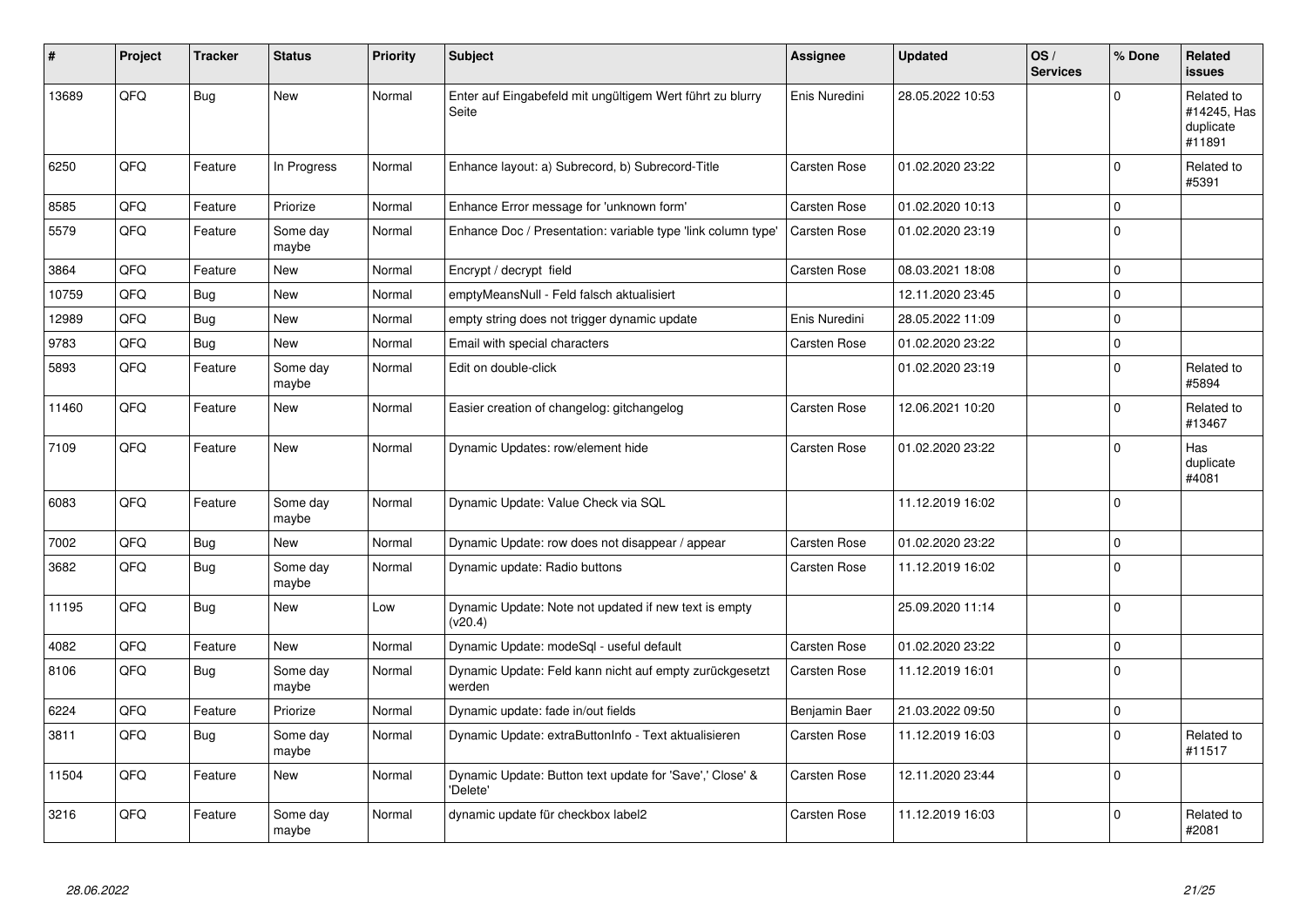| #     | Project | <b>Tracker</b> | <b>Status</b>     | <b>Priority</b> | <b>Subject</b>                                                                                                     | <b>Assignee</b>     | <b>Updated</b>   | OS/<br><b>Services</b> | % Done      | Related<br>issues    |
|-------|---------|----------------|-------------------|-----------------|--------------------------------------------------------------------------------------------------------------------|---------------------|------------------|------------------------|-------------|----------------------|
| 4583  | QFQ     | <b>Bug</b>     | Some day<br>maybe | Normal          | Dynamic Update bei TypeAhead Feldern                                                                               | Carsten Rose        | 01.02.2020 23:19 |                        | $\Omega$    |                      |
| 4869  | QFQ     | Feature        | Some day<br>maybe | Normal          | Dynamic Update (show, hide, readonly?, required?) for<br><b>Template Group Elements</b>                            | Carsten Rose        | 01.02.2020 23:19 |                        | $\mathbf 0$ | Related to<br>#4865  |
| 12670 | QFQ     | <b>Bug</b>     | New               | High            | Dropdown-Menu classes können nicht mehr angegeben<br>werden                                                        | Carsten Rose        | 07.12.2021 17:19 |                        | $\Omega$    |                      |
| 9975  | QFQ     | Bug            | Priorize          | Normal          | Dropdown Menu: 'r:3' broken                                                                                        | <b>Carsten Rose</b> | 01.02.2020 10:13 |                        | $\Omega$    |                      |
| 2995  | QFQ     | Feature        | Some day<br>maybe | Normal          | Dropdown JQuery Plugin: 'chosen' - Moeglichkeit um Select<br>Listen mehr Funktion zu geben. Kein Bootstrap noetig. | Carsten Rose        | 11.12.2019 16:03 |                        | $\Omega$    |                      |
| 10119 | QFQ     | Feature        | New               | Normal          | Dropdown (selectlist) & Type Ahead: format and catagorize<br>list                                                  | Carsten Rose        | 07.05.2020 09:36 |                        | $\Omega$    |                      |
| 12603 | QFQ     | Feature        | New               | Normal          | Dropdown (Select), Radio, checkbox:<br>itemListAlways={{!SELECT key, value}}                                       | Carsten Rose        | 19.03.2022 17:47 |                        | $\Omega$    |                      |
| 5562  | QFQ     | Feature        | Priorize          | Normal          | Drag'n'Drop fuer Uploads                                                                                           | Benjamin Baer       | 21.03.2022 09:52 |                        | $\Omega$    | Related to<br>#9706  |
| 7217  | QFQ     | Feature        | Priorize          | Normal          | Download: notice User if `_sip=?` is missing                                                                       | Carsten Rose        | 01.02.2020 10:13 |                        | $\Omega$    |                      |
| 7100  | QFQ     | Feature        | Some day<br>maybe | Normal          | Download: log access, max downloads, time limit                                                                    |                     | 01.02.2020 23:19 |                        | $\Omega$    |                      |
| 6292  | QFQ     | Feature        | New               | Normal          | Download: File speichern mit Hash aber original Filename in<br>der Datenbank vermerken fuer Downloads              | <b>Carsten Rose</b> | 01.02.2020 23:21 |                        | $\Omega$    |                      |
| 10996 | QFQ     | Feature        | <b>New</b>        | Normal          | Download video via sip: no seek                                                                                    | Carsten Rose        | 12.08.2020 14:18 |                        | $\mathbf 0$ |                      |
| 5221  | QFQ     | Bug            | <b>New</b>        | High            | Download Dialog: Bleibt stehen in FF wenn Datei<br>automatisch gespeichert wird.                                   | Carsten Rose        | 03.05.2021 21:14 |                        | $\Omega$    |                      |
| 4293  | QFQ     | Bug            | Some day<br>maybe | Normal          | Download broken if token 'd:' is missing - but no error<br>message                                                 | Carsten Rose        | 11.12.2019 16:03 |                        | $\Omega$    | Related to<br>#7514  |
| 12109 | QFQ     | Feature        | New               | Normal          | Donwload Link: Plain, SIP, Persistent Link, Peristent SIP -<br>new notation                                        | Carsten Rose        | 03.05.2021 20:45 |                        | $\Omega$    | Related to<br>#12085 |
| 3905  | QFQ     | Feature        | Some day<br>maybe | Normal          | Documentation: Best Practice anhand eines Online<br>Bewerbungstools                                                | Carsten Rose        | 11.12.2019 16:03 |                        | $\Omega$    |                      |
| 8316  | QFQ     | Bug            | Feedback          | Normal          | Documentation/Behaviour for Nested Queries and<br>Record-Store confusing                                           | Nicola Chiapolini   | 20.11.2019 09:14 |                        | $\Omega$    |                      |
| 8894  | QFQ     | Feature        | Some day<br>maybe | Normal          | Documentation Tags Usable in QFQ Application                                                                       | Carsten Rose        | 11.12.2019 16:01 |                        | $\Omega$    |                      |
| 14377 | QFQ     | <b>Bug</b>     | New               | Normal          | Documentation > General Tips: white page after migration                                                           | Enis Nuredini       | 19.06.2022 16:37 |                        | $\mathbf 0$ |                      |
| 13460 | QFQ     | Bug            | <b>New</b>        | Normal          | Doc: Password set/reset  password should not processed<br>with 'html encode'                                       | Carsten Rose        | 19.03.2022 17:46 |                        | $\Omega$    |                      |
| 8892  | QFQ     | Feature        | Some day<br>maybe | Normal          | Display and Edit SQL Comments in Form Editor                                                                       | <b>Carsten Rose</b> | 11.12.2019 16:01 |                        | $\Omega$    |                      |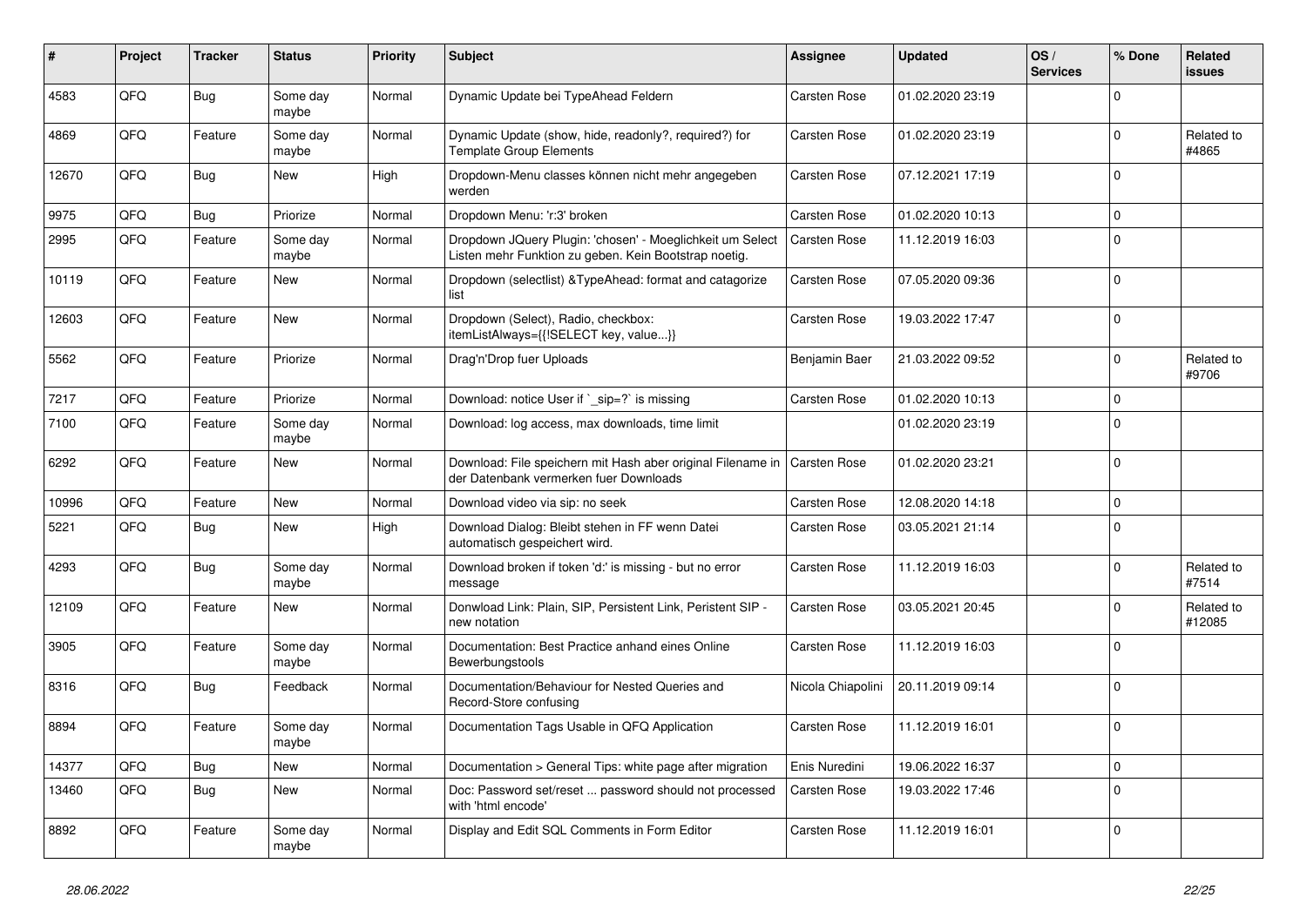| $\#$  | Project | <b>Tracker</b> | <b>Status</b>              | <b>Priority</b> | Subject                                                                                                                                                       | <b>Assignee</b>     | <b>Updated</b>   | OS/<br><b>Services</b> | % Done      | Related<br>issues    |
|-------|---------|----------------|----------------------------|-----------------|---------------------------------------------------------------------------------------------------------------------------------------------------------------|---------------------|------------------|------------------------|-------------|----------------------|
| 3458  | QFQ     | Feature        | Some day<br>maybe          | Normal          | Display 'Edit Form Element'-Checkbox on form: should<br>depend on FE Group                                                                                    | Carsten Rose        | 11.12.2019 16:02 |                        | 0           | Related to<br>#3447  |
| 3273  | QFQ     | Feature        | Some day<br>maybe          | Low             | Dirty Flag in Form                                                                                                                                            | Carsten Rose        | 11.12.2019 16:02 |                        | $\Omega$    |                      |
| 12503 | QFQ     | Feature        | Priorize                   | Normal          | Detect dangerous UPDATE statement with missing WHERE                                                                                                          | Carsten Rose        | 05.05.2021 22:09 |                        | $\Omega$    |                      |
| 7481  | QFQ     | Feature        | <b>New</b>                 | Normal          | Detect 'BaseUrl' automatically                                                                                                                                | Carsten Rose        | 01.02.2020 23:21 |                        | $\Omega$    |                      |
| 7630  | QFQ     | Feature        | Priorize                   | Normal          | detailed error message for simple upload                                                                                                                      | Carsten Rose        | 01.02.2020 10:13 |                        | 0           |                      |
| 5850  | QFQ     | Feature        | Some day<br>maybe          | Normal          | Deployment: In QFQ Doc best practice fuer zeitgemaesses<br>Deployment beschreiben                                                                             |                     | 01.02.2020 23:20 |                        | $\Omega$    |                      |
| 13566 | QFQ     | Feature        | Ready to sync<br>(develop) | Normal          | Delete config-example.qfq.php file                                                                                                                            | Carsten Rose        | 23.12.2021 09:25 |                        | $\Omega$    |                      |
| 9348  | QFQ     | Feature        | <b>New</b>                 | Normal          | defaultThumbnailSize: pre render thumbnails                                                                                                                   | <b>Carsten Rose</b> | 12.06.2021 09:05 |                        | 0           |                      |
| 3331  | QFQ     | Feature        | Some day<br>maybe          | Normal          | Default Tooltip fuer page? Links: mit Form und Record ID                                                                                                      | Carsten Rose        | 11.12.2019 16:02 |                        | 0           |                      |
| 3130  | QFQ     | Bug            | Some day<br>maybe          | Normal          | Debug Info's nicht korrekt nach 'New > Save'.                                                                                                                 | Carsten Rose        | 11.12.2019 16:03 |                        | $\Omega$    | Related to<br>#3253  |
| 4627  | QFQ     | Feature        | Some day<br>maybe          | Normal          | dbupdate: all tables - check 'create', 'modified' if it is<br>possible to change to default 'CURRENT_TIMESTAMP' and<br>modified 'ON UPDATE CURRENT_TIMESTAMP' |                     | 01.02.2020 23:20 |                        | $\mathbf 0$ |                      |
| 6992  | QFQ     | Feature        | Some day<br>maybe          | Normal          | DB exception: Syntax Highlight                                                                                                                                |                     | 11.12.2019 16:01 |                        | $\mathbf 0$ | Related to<br>#5450  |
| 14303 | QFQ     | Bug            | ToDo                       | Normal          | datetime broken with picker                                                                                                                                   | Enis Nuredini       | 17.06.2022 09:02 |                        | $\Omega$    | Related to<br>#12630 |
| 13767 | QFQ     | Bug            | Feedback                   | Normal          | date/time-picker: required shows up/down button orange                                                                                                        | Enis Nuredini       | 16.05.2022 23:16 |                        | $\Omega$    |                      |
| 12337 | QFQ     | Feature        | Some day<br>maybe          | Normal          | Database.php: better caching                                                                                                                                  | Carsten Rose        | 16.09.2021 15:10 |                        | $\Omega$    |                      |
| 4719  | QFQ     | Feature        | Some day<br>maybe          | Normal          | Custom Message in Client in case of 'Browser tab close,<br>modification will be lost'                                                                         |                     | 01.02.2020 23:20 |                        | $\Omega$    |                      |
| 3990  | QFQ     | Feature        | Some day<br>maybe          | High            | custom class definition: add space automatically                                                                                                              | Carsten Rose        | 03.05.2021 21:14 |                        | $\Omega$    |                      |
| 9136  | QFQ     | Feature        | <b>New</b>                 | Normal          | Create ZIP files with dynamic PDFs                                                                                                                            | <b>Carsten Rose</b> | 01.02.2020 23:22 |                        | 0           |                      |
| 13841 | QFQ     | Feature        | New                        | Normal          | Create PDF via iText - evaluate                                                                                                                               | Carsten Rose        | 19.03.2022 17:42 |                        | $\Omega$    |                      |
| 13843 | QFQ     | Feature        | New                        | Normal          | Create JWT via QFQ                                                                                                                                            | Carsten Rose        | 19.03.2022 17:42 |                        | 0           |                      |
| 10738 | QFQ     | Feature        | Some day<br>maybe          | Normal          | CORS headers for external API requests                                                                                                                        |                     | 10.06.2020 14:00 |                        | $\mathbf 0$ |                      |
| 8089  | QFQ     | Feature        | New                        | Normal          | Copy/Paste for FormElements                                                                                                                                   | Carsten Rose        | 01.02.2020 23:22 |                        | 0           |                      |
| 12330 | QFQ     | Feature        | New                        | Normal          | Copy to input field / text area / TinyMCE                                                                                                                     | Carsten Rose        | 07.04.2021 09:01 |                        | 0           |                      |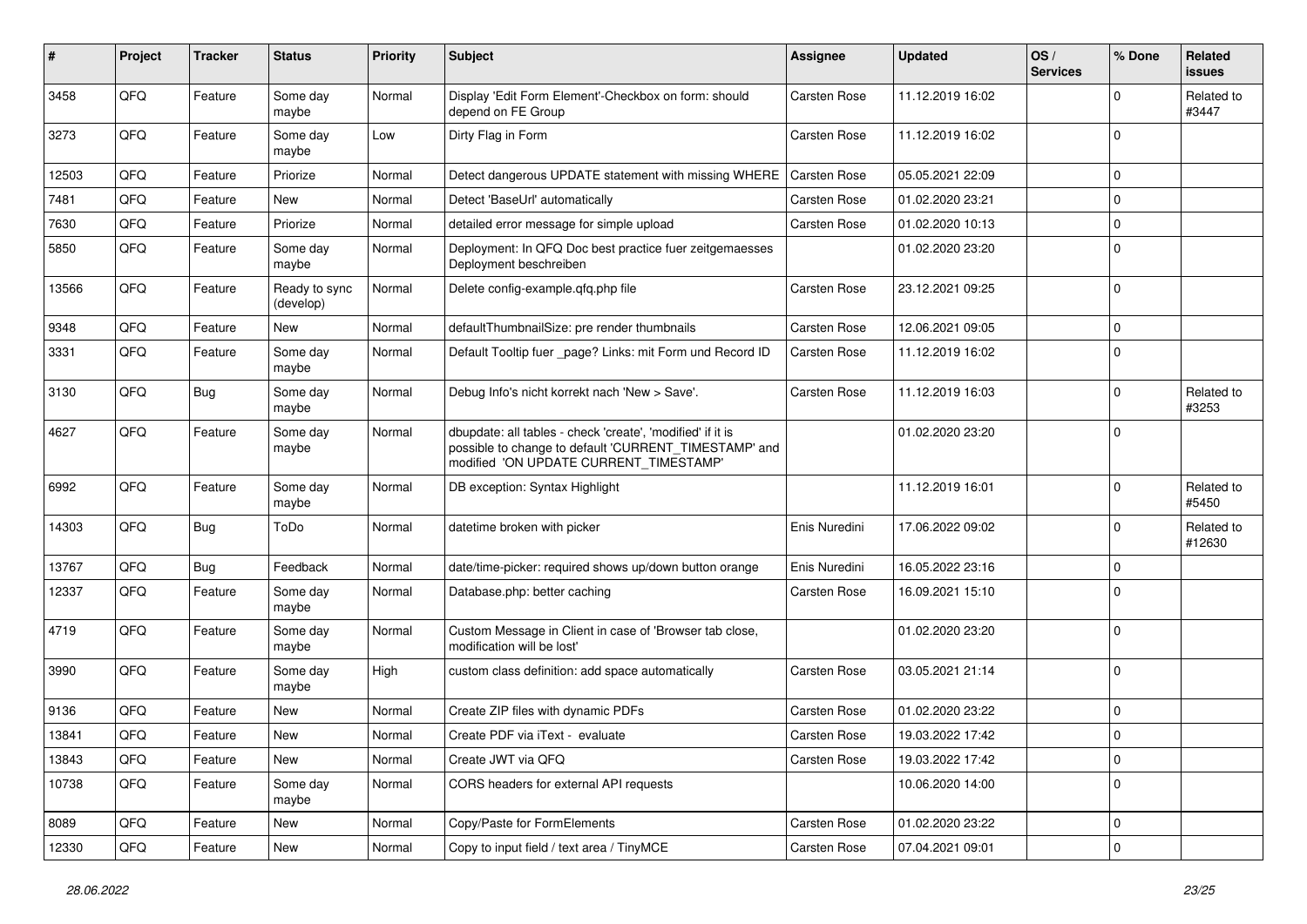| $\#$  | Project | <b>Tracker</b> | <b>Status</b>     | <b>Priority</b> | <b>Subject</b>                                                                                                                | <b>Assignee</b>     | <b>Updated</b>   | OS/<br><b>Services</b> | % Done      | <b>Related</b><br><b>issues</b>                 |
|-------|---------|----------------|-------------------|-----------------|-------------------------------------------------------------------------------------------------------------------------------|---------------------|------------------|------------------------|-------------|-------------------------------------------------|
| 12327 | QFQ     | <b>Bug</b>     | <b>New</b>        | Normal          | Copy to clipboard: Glyphicon can not be changed                                                                               | <b>Carsten Rose</b> | 27.12.2021 17:59 |                        | $\Omega$    |                                                 |
| 4650  | QFQ     | Feature        | Some day<br>maybe | Normal          | Convert html to doc/rtf                                                                                                       | Carsten Rose        | 01.02.2020 23:20 |                        | $\mathbf 0$ | Related to<br>#10704                            |
| 12714 | QFQ     | <b>Bug</b>     | New               | Normal          | Conversion of GIF to PDF broken when GIF contains Alpha.                                                                      | Carsten Rose        | 19.03.2022 17:49 |                        | $\Omega$    |                                                 |
| 8082  | QFQ     | Feature        | Priorize          | High            | Contact form without saving record                                                                                            | Carsten Rose        | 07.12.2021 15:20 |                        | $\Omega$    | Related to<br>#8587.<br><b>Blocks</b><br>#11850 |
| 3349  | QFQ     | Bug            | Some day<br>maybe | Normal          | config.qfq.ini: a) vertraegt keine '=' im Value (z.B. Passwort),<br>b) Values sollten in ticks einschliessbar sein (spaces, ) | <b>Carsten Rose</b> | 11.12.2019 16:02 |                        | $\Omega$    |                                                 |
| 4279  | QFQ     | <b>Bug</b>     | Some day<br>maybe | High            | config.linkVars lost                                                                                                          | Carsten Rose        | 03.05.2021 21:14 |                        | $\Omega$    |                                                 |
| 7102  | QFQ     | Feature        | New               | Normal          | Comment sign in report: '#' and '--'                                                                                          | Carsten Rose        | 01.02.2020 23:21 |                        | $\mathbf 0$ |                                                 |
| 6715  | QFQ     | Feature        | Some day<br>maybe | Normal          | Code-Refactoring: dbArray vereinheitlichen                                                                                    | Carsten Rose        | 11.12.2019 16:02 |                        | $\Omega$    |                                                 |
| 4420  | QFQ     | Feature        | Some day<br>maybe | Normal          | Client: Local Storage - store the changes of a form, local in<br>the browser.                                                 | Benjamin Baer       | 11.12.2019 16:02 |                        | $\Omega$    |                                                 |
| 6870  | QFQ     | Feature        | Priorize          | Normal          | Click on 'link' triggers an API call                                                                                          | Benjamin Baer       | 03.01.2022 08:25 |                        | $\mathbf 0$ |                                                 |
| 12476 | QFQ     | Feature        | New               | Normal          | clearMe: a) should trigger 'dirty', b) sticky on textarea resize                                                              | Benjamin Baer       | 04.01.2022 08:40 |                        | $\Omega$    | Related to<br>#9528                             |
| 11057 | QFQ     | <b>Bug</b>     | <b>New</b>        | High            | Checkboxes ohne span.checkmark im Report werden<br>ausgeblendet                                                               | Benjamin Baer       | 03.05.2021 21:12 |                        | $\Omega$    | Related to<br>#11039                            |
| 12163 | QFQ     | Feature        | <b>New</b>        | Normal          | Checkbox: table wrap                                                                                                          | <b>Carsten Rose</b> | 03.05.2021 20:51 |                        | $\mathbf 0$ |                                                 |
| 11752 | QFQ     | Bug            | New               | Normal          | checkbox renders multiple input elements with same name                                                                       | Carsten Rose        | 17.12.2020 14:58 |                        | $\Omega$    | Related to<br>#11750                            |
| 9669  | QFQ     | <b>Bug</b>     | Some day<br>maybe | Normal          | Checkbox / Template Group: radio/checkbox visible broken<br>after 'add'                                                       | Carsten Rose        | 16.06.2021 13:47 |                        | $\mathbf 0$ | Related to<br>#8091                             |
| 9853  | QFQ     | Feature        | New               | Normal          | Check das SQL / QFQ / Mail Logfile geschrieben wird                                                                           |                     | 09.01.2020 11:15 |                        | $\mathbf 0$ |                                                 |
| 12474 | QFQ     | Feature        | <b>New</b>        | Normal          | Check BaseConfigURL if it is given and the the last char is '/'                                                               | <b>Carsten Rose</b> | 03.05.2021 20:45 |                        | $\Omega$    |                                                 |
| 13451 | QFQ     | Bug            | New               | Normal          | Character Counter / Max Character: Problem in Safari                                                                          | Carsten Rose        | 15.04.2022 17:18 |                        | $\mathsf 0$ |                                                 |
| 13467 | QFQ     | Feature        | <b>New</b>        | Normal          | ChangeLog Generator                                                                                                           | Carsten Rose        | 19.03.2022 17:46 |                        | $\mathbf 0$ | Related to<br>#11460                            |
| 9781  | QFQ     | Feature        | <b>New</b>        | Normal          | Button: CSS class to make buttons smaller                                                                                     | Carsten Rose        | 01.02.2020 23:22 |                        | $\mathsf 0$ |                                                 |
| 10716 | QFQ     | Feature        | Some day<br>maybe | Normal          | Business Logic mit Externen Skripten                                                                                          | Carsten Rose        | 16.09.2021 15:10 |                        | $\Omega$    | Related to<br>#10713,<br>Related to<br>#8217    |